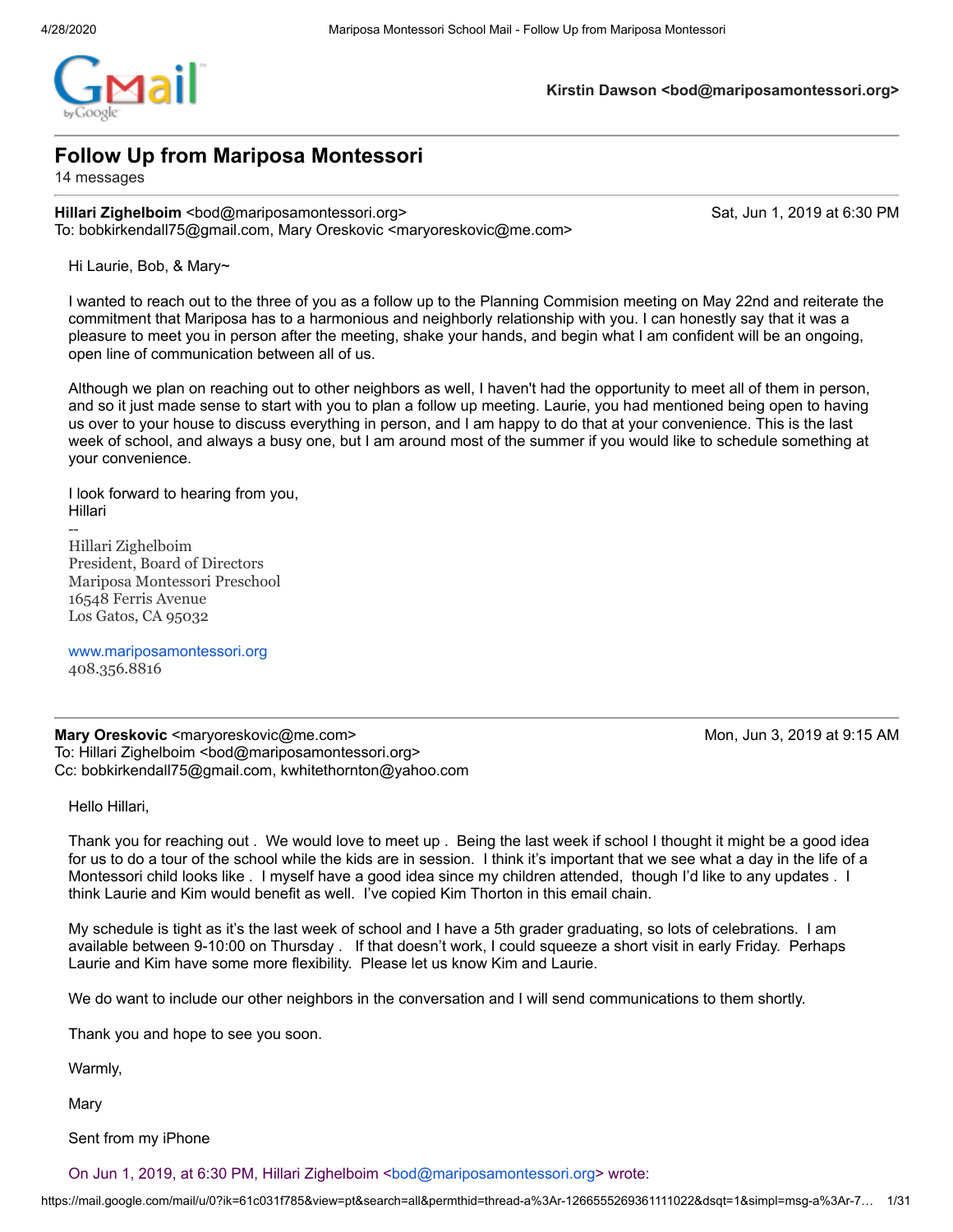Hi Laurie, Bob, & Mary~

I wanted to reach out to the three of you as a follow up to the Planning Commision meeting on May 22nd and reiterate the commitment that Mariposa has to a harmonious and neighborly relationship with you. I can honestly say that it was a pleasure to meet you in person after the meeting, shake your hands, and begin what I am confident will be an ongoing, open line of communication between all of us.

Although we plan on reaching out to other neighbors as well, I haven't had the opportunity to meet all of them in person, and so it just made sense to start with you to plan a follow up meeting. Laurie, you had mentioned being open to having us over to your house to discuss everything in person, and I am happy to do that at your convenience. This is the last week of school, and always a busy one, but I am around most of the summer if you would like to schedule something at your convenience.

I look forward to hearing from you, Hillari --

Hillari Zighelboim President, Board of Directors Mariposa Montessori Preschool [16548 Ferris Avenue](https://www.google.com/maps/search/16548+Ferris+Avenue+Los+Gatos,+CA+95032?entry=gmail&source=g) [Los Gatos, CA 95032](https://www.google.com/maps/search/16548+Ferris+Avenue+Los+Gatos,+CA+95032?entry=gmail&source=g)

[www.mariposamontessori.org](http://www.mariposamontessori.org/) 408.356.8816

**Kim** <kwhitethornton@yahoo.com> Mon, Jun 3, 2019 at 9:43 AM To: Mary Oreskovic <maryoreskovic@me.com> Cc: Hillari Zighelboim <bod@mariposamontessori.org>, bobkirkendall75@gmail.com

Thanks so much for reaching out. I am also available on Thursday between 9:00 and 10:00. Please let me know as soon as possible if this can work, and I'll make sure to save it in my calendar.

Look forward to meeting you, Hillari. Kim Thornton

On Jun 3, 2019, at 9:15 AM, Mary Oreskovic <[maryoreskovic@me.com](mailto:maryoreskovic@me.com)> wrote:

Hello Hillari,

Thank you for reaching out . We would love to meet up . Being the last week if school I thought it might be a good idea for us to do a tour of the school while the kids are in session. I think it's important that we see what a day in the life of a Montessori child looks like . I myself have a good idea since my children attended, though I'd like to any updates . I think Laurie and Kim would benefit as well. I've copied Kim Thorton in this email chain.

My schedule is tight as it's the last week of school and I have a 5th grader graduating, so lots of celebrations. I am available between 9-10:00 on Thursday . If that doesn't work, I could squeeze a short visit in early Friday. Perhaps Laurie and Kim have some more flexibility. Please let us know Kim and Laurie.

We do want to include our other neighbors in the conversation and I will send communications to them shortly.

Thank you and hope to see you soon.

Warmly,

Mary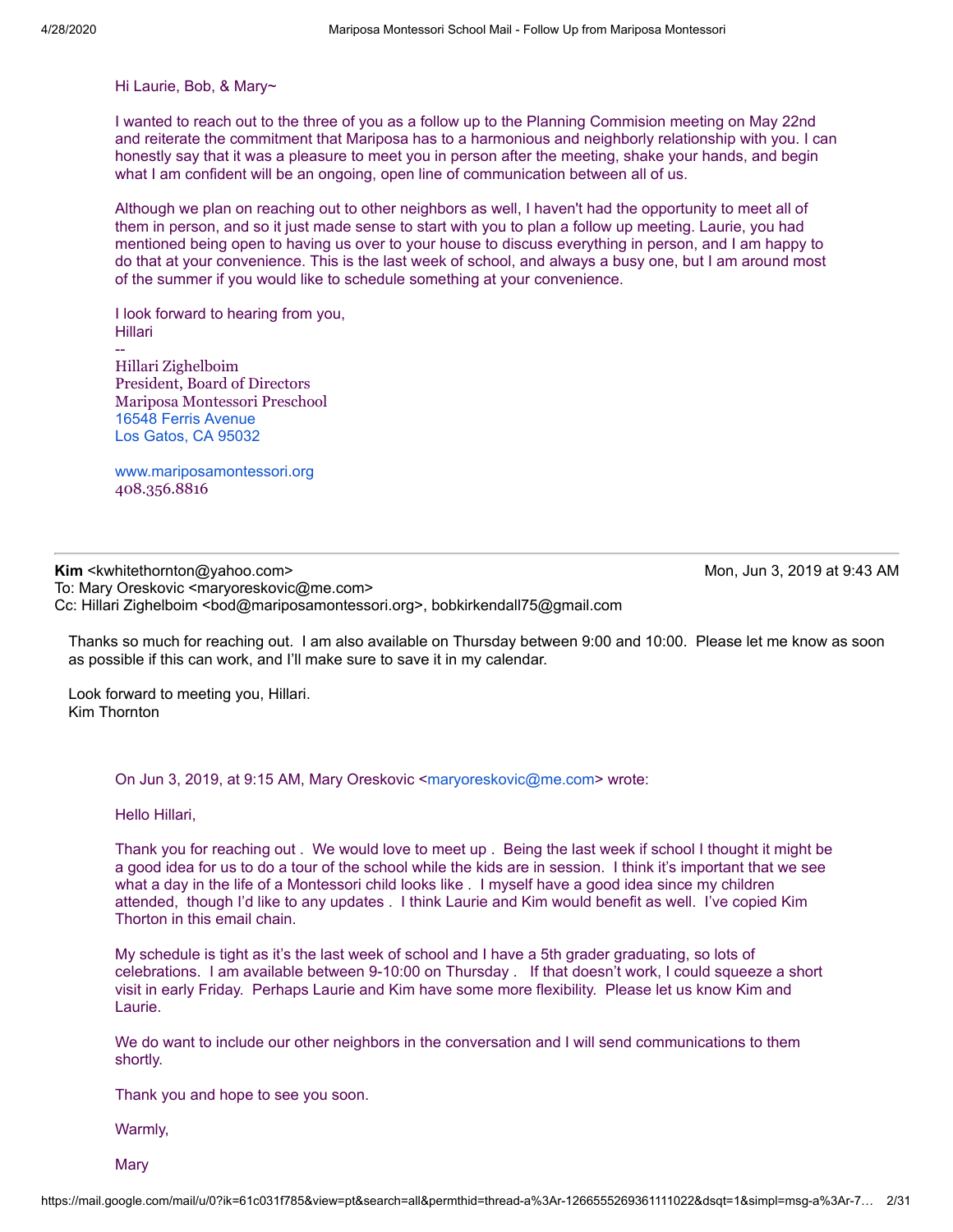Sent from my iPhone

On Jun 1, 2019, at 6:30 PM, Hillari Zighelboim <br/>[bod@mariposamontessori.org](mailto:bod@mariposamontessori.org)> wrote:

Hi Laurie, Bob, & Mary~

I wanted to reach out to the three of you as a follow up to the Planning Commision meeting on May 22nd and reiterate the commitment that Mariposa has to a harmonious and neighborly relationship with you. I can honestly say that it was a pleasure to meet you in person after the meeting, shake your hands, and begin what I am confident will be an ongoing, open line of communication between all of us.

Although we plan on reaching out to other neighbors as well, I haven't had the opportunity to meet all of them in person, and so it just made sense to start with you to plan a follow up meeting. Laurie, you had mentioned being open to having us over to your house to discuss everything in person, and I am happy to do that at your convenience. This is the last week of school, and always a busy one, but I am around most of the summer if you would like to schedule something at your convenience.

I look forward to hearing from you, Hillari

-- Hillari Zighelboim President, Board of Directors Mariposa Montessori Preschool [16548 Ferris Avenue](https://www.google.com/maps/search/16548+Ferris+Avenue+Los+Gatos,+CA+95032?entry=gmail&source=g) [Los Gatos, CA 95032](https://www.google.com/maps/search/16548+Ferris+Avenue+Los+Gatos,+CA+95032?entry=gmail&source=g)

[www.mariposamontessori.org](http://www.mariposamontessori.org/) 408.356.8816

**Hillari Zighelboim** <bod@mariposamontessori.org> Mon, Jun 3, 2019 at 8:51 PM To: Mary Oreskovic <maryoreskovic@me.com> Cc: bobkirkendall75@gmail.com, kwhitethornton@yahoo.com

Hi everyone~

Mary and Kim, thanks so much for your reply. Unfortunately Thursday and Friday mornings this week aren't going to work, because we have closing ceremonies for the different classes and the atypical schedule would not give you an accurate representation of the normal school day. There will be parents on campus to see their little ones "graduate", and it will be busier than normal.

If any of you are available on Wednesday between 9:30-10:30, or 12-1, I would be happy to meet with you on campus and show you around. I could also meet Thursday after the the closing ceremony, but still while other classes are in session, anytime between 11:45-1:15.

If none of those times work for you, we can arrange to meet on campus during one of the summer camps, and then again after the normal school year resumes in late August.

I look forward to having the chance to meet with each of you.

Take care, Hillari

On Mon, Jun 3, 2019 at 9:15 AM Mary Oreskovic <[maryoreskovic@me.com](mailto:maryoreskovic@me.com)> wrote: Hello Hillari,

Thank you for reaching out . We would love to meet up . Being the last week if school I thought it might be a good idea for us to do a tour of the school while the kids are in session. I think it's important that we see what a day in the life of a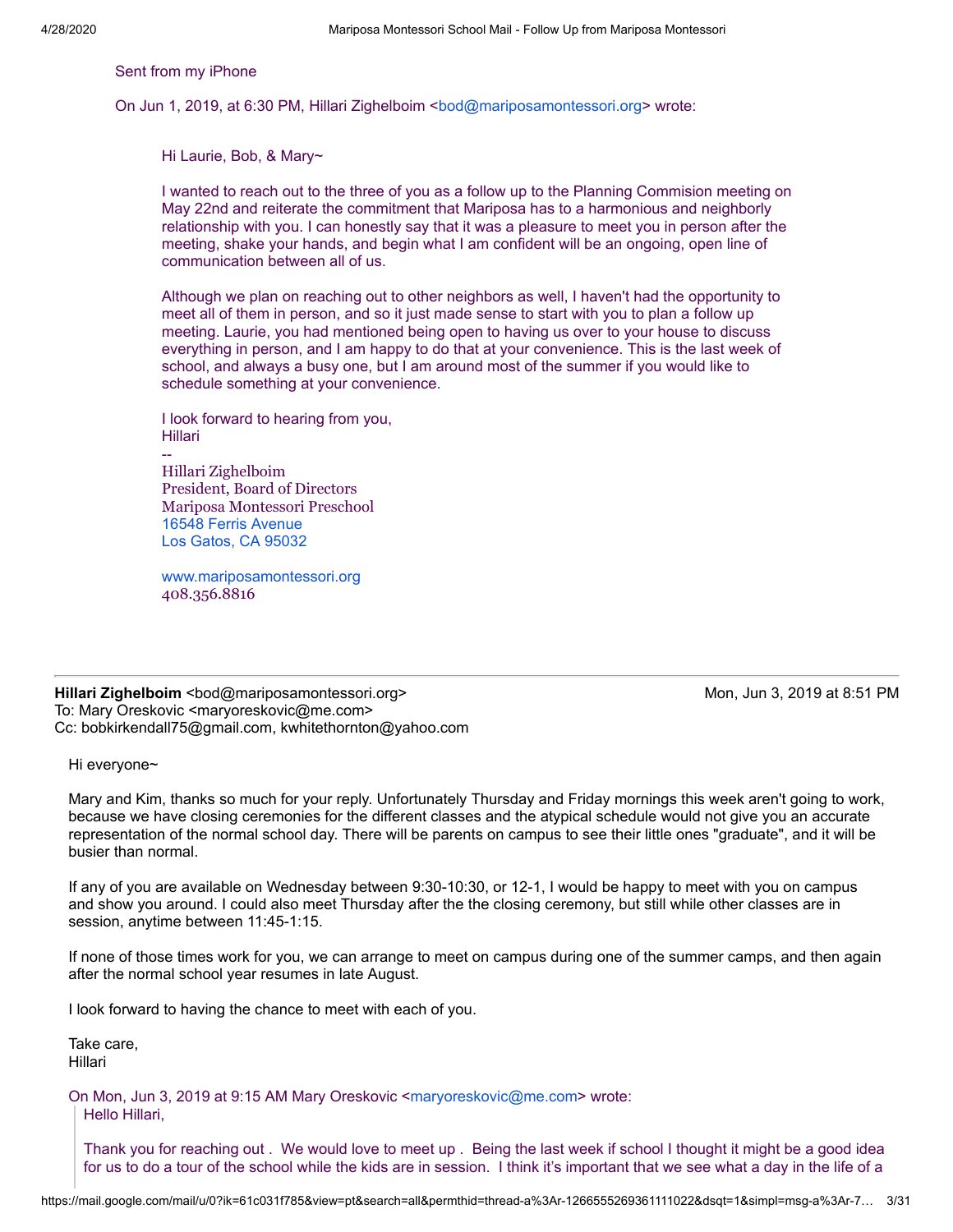Montessori child looks like . I myself have a good idea since my children attended, though I'd like to any updates . I think Laurie and Kim would benefit as well. I've copied Kim Thorton in this email chain.

My schedule is tight as it's the last week of school and I have a 5th grader graduating, so lots of celebrations. I am available between 9-10:00 on Thursday . If that doesn't work, I could squeeze a short visit in early Friday. Perhaps Laurie and Kim have some more flexibility. Please let us know Kim and Laurie.

We do want to include our other neighbors in the conversation and I will send communications to them shortly.

Thank you and hope to see you soon.

Warmly,

Mary

Sent from my iPhone

On Jun 1, 2019, at 6:30 PM, Hillari Zighelboim <[bod@mariposamontessori.org>](mailto:bod@mariposamontessori.org) wrote:

Hi Laurie, Bob, & Mary~

I wanted to reach out to the three of you as a follow up to the Planning Commision meeting on May 22nd and reiterate the commitment that Mariposa has to a harmonious and neighborly relationship with you. I can honestly say that it was a pleasure to meet you in person after the meeting, shake your hands, and begin what I am confident will be an ongoing, open line of communication between all of us.

Although we plan on reaching out to other neighbors as well, I haven't had the opportunity to meet all of them in person, and so it just made sense to start with you to plan a follow up meeting. Laurie, you had mentioned being open to having us over to your house to discuss everything in person, and I am happy to do that at your convenience. This is the last week of school, and always a busy one, but I am around most of the summer if you would like to schedule something at your convenience.

I look forward to hearing from you, Hillari

-- Hillari Zighelboim President, Board of Directors Mariposa Montessori Preschool 16548 Ferris Avenue Los Gatos, CA 95032

[www.mariposamontessori.org](http://www.mariposamontessori.org/) 408.356.8816

-- Hillari Zighelboim President, Board of Directors Mariposa Montessori Preschool 16548 Ferris Avenue Los Gatos, CA 95032

[www.mariposamontessori.org](http://www.mariposamontessori.org/) 408.356.8816

**Mary Oreskovic** <maryoreskovic@me.com> Network and the matrix of the Med, Jun 5, 2019 at 9:11 AM To: Hillari Zighelboim <bod@mariposamontessori.org> Cc: bobkirkendall75@gmail.com, kwhitethornton@yahoo.com

Hello Hillari,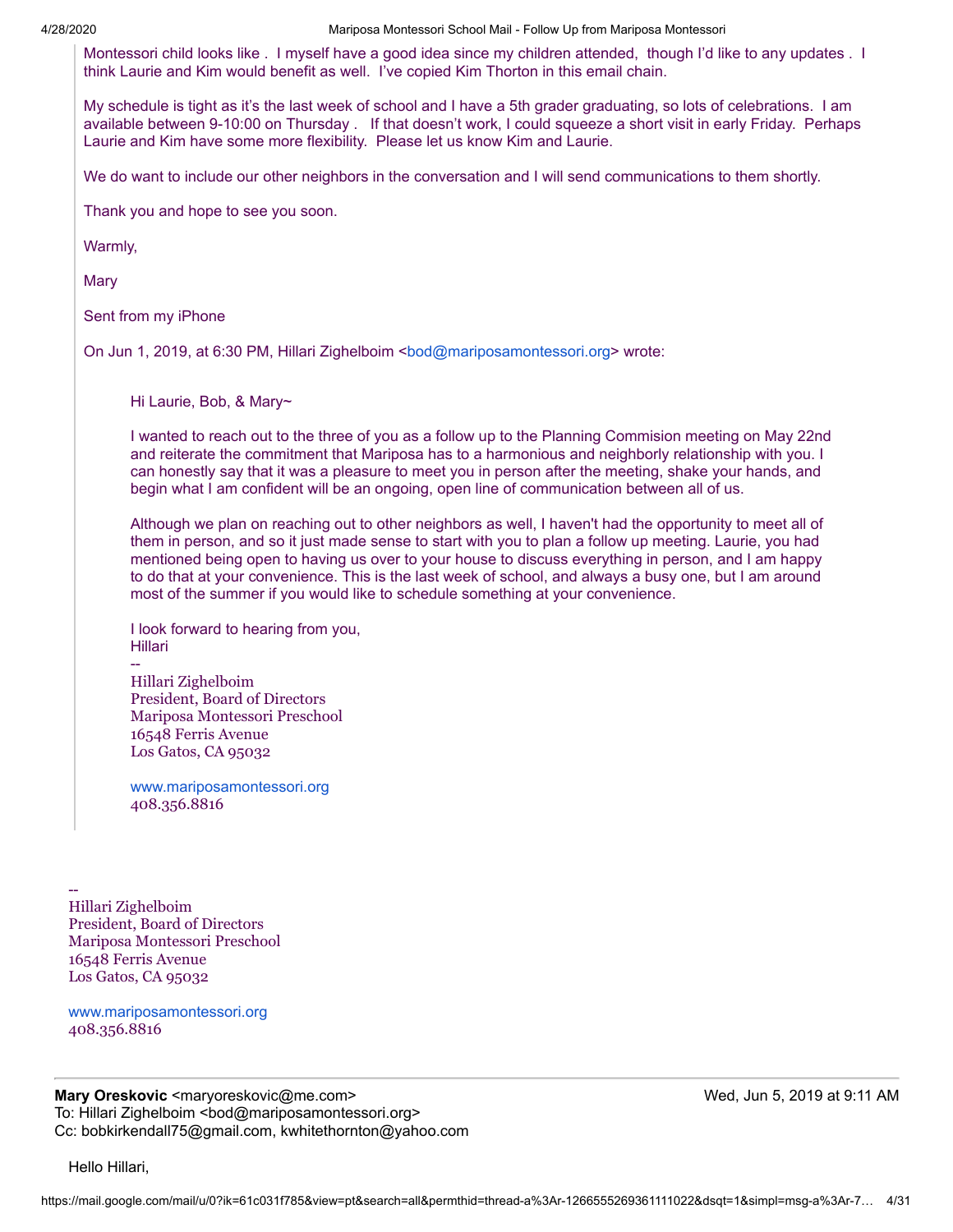We chatted about the times , knew it would be a challenge to get in this week , but wanted to try. It looks like we will have to wait for a summer camp. Can you let us know of those dates and times ?

We will all try to come together so that we don't have to schedule multiple visits . Thanks again ,

**Mary** 

Sent from my iPhone

On Jun 3, 2019, at 8:51 PM, Hillari Zighelboim <[bod@mariposamontessori.org](mailto:bod@mariposamontessori.org)> wrote:

Hi everyone~

Mary and Kim, thanks so much for your reply. Unfortunately Thursday and Friday mornings this week aren't going to work, because we have closing ceremonies for the different classes and the atypical schedule would not give you an accurate representation of the normal school day. There will be parents on campus to see their little ones "graduate", and it will be busier than normal.

If any of you are available on Wednesday between 9:30-10:30, or 12-1, I would be happy to meet with you on campus and show you around. I could also meet Thursday after the the closing ceremony, but still while other classes are in session, anytime between 11:45-1:15.

If none of those times work for you, we can arrange to meet on campus during one of the summer camps, and then again after the normal school year resumes in late August.

I look forward to having the chance to meet with each of you.

Take care, Hillari

On Mon, Jun 3, 2019 at 9:15 AM Mary Oreskovic <[maryoreskovic@me.com](mailto:maryoreskovic@me.com)> wrote: Hello Hillari,

Thank you for reaching out . We would love to meet up . Being the last week if school I thought it might be a good idea for us to do a tour of the school while the kids are in session. I think it's important that we see what a day in the life of a Montessori child looks like . I myself have a good idea since my children attended, though I'd like to any updates . I think Laurie and Kim would benefit as well. I've copied Kim Thorton in this email chain.

My schedule is tight as it's the last week of school and I have a 5th grader graduating, so lots of celebrations. I am available between 9-10:00 on Thursday . If that doesn't work, I could squeeze a short visit in early Friday. Perhaps Laurie and Kim have some more flexibility. Please let us know Kim and Laurie.

We do want to include our other neighbors in the conversation and I will send communications to them shortly.

Thank you and hope to see you soon.

Warmly,

Mary

Sent from my iPhone

On Jun 1, 2019, at 6:30 PM, Hillari Zighelboim <br/>[bod@mariposamontessori.org>](mailto:bod@mariposamontessori.org) wrote:

Hi Laurie, Bob, & Mary~

I wanted to reach out to the three of you as a follow up to the Planning Commision meeting on May 22nd and reiterate the commitment that Mariposa has to a harmonious and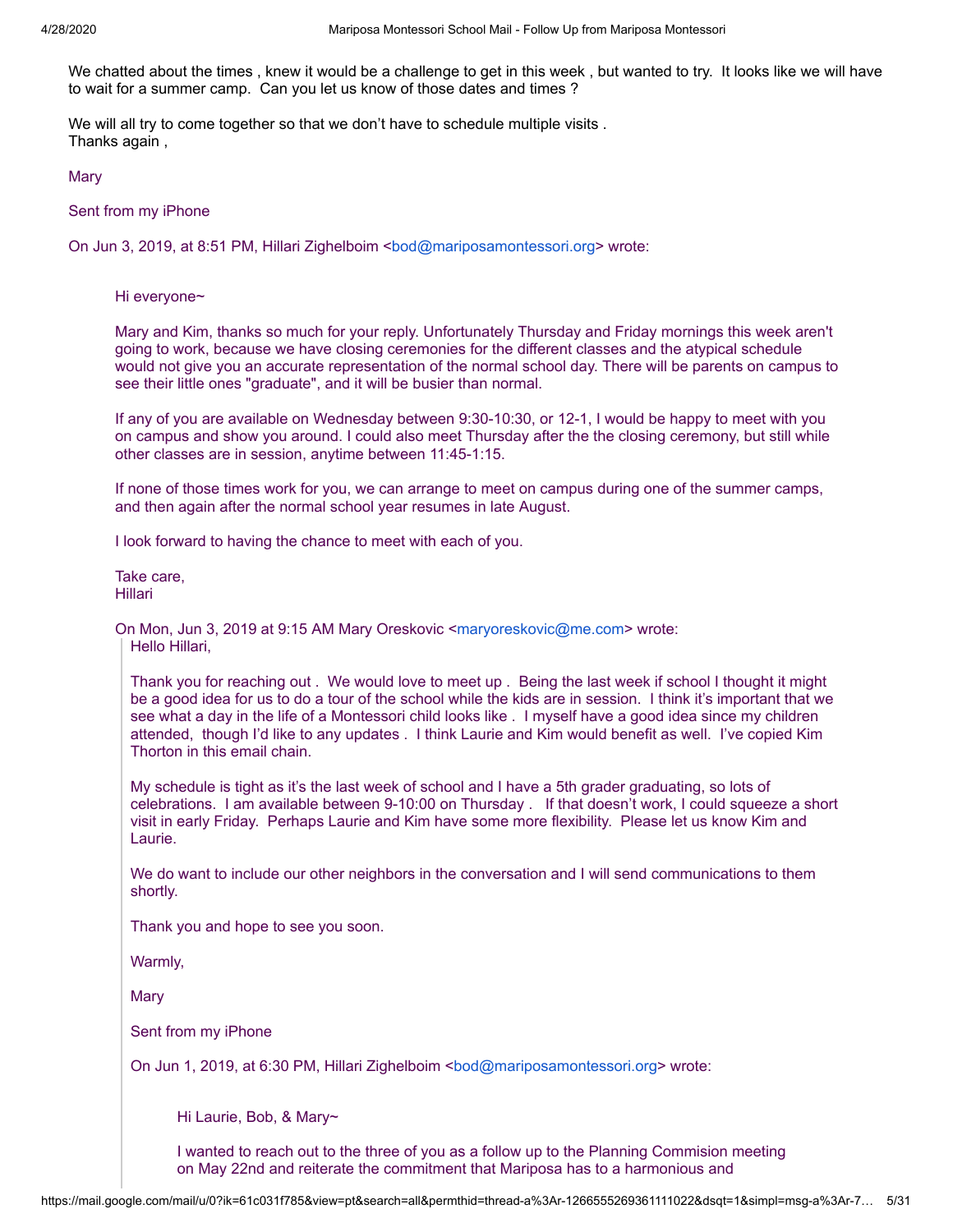neighborly relationship with you. I can honestly say that it was a pleasure to meet you in person after the meeting, shake your hands, and begin what I am confident will be an ongoing, open line of communication between all of us.

Although we plan on reaching out to other neighbors as well, I haven't had the opportunity to meet all of them in person, and so it just made sense to start with you to plan a follow up meeting. Laurie, you had mentioned being open to having us over to your house to discuss everything in person, and I am happy to do that at your convenience. This is the last week of school, and always a busy one, but I am around most of the summer if you would like to schedule something at your convenience.

I look forward to hearing from you, Hillari

-- Hillari Zighelboim President, Board of Directors Mariposa Montessori Preschool [16548 Ferris Avenue](https://www.google.com/maps/search/16548+Ferris+Avenue+Los+Gatos,+CA+95032?entry=gmail&source=g) [Los Gatos, CA 95032](https://www.google.com/maps/search/16548+Ferris+Avenue+Los+Gatos,+CA+95032?entry=gmail&source=g)

[www.mariposamontessori.org](http://www.mariposamontessori.org/) 408.356.8816

-- Hillari Zighelboim President, Board of Directors Mariposa Montessori Preschool [16548 Ferris Avenue](https://www.google.com/maps/search/16548+Ferris+Avenue+Los+Gatos,+CA+95032?entry=gmail&source=g) [Los Gatos, CA 95032](https://www.google.com/maps/search/16548+Ferris+Avenue+Los+Gatos,+CA+95032?entry=gmail&source=g)

[www.mariposamontessori.org](http://www.mariposamontessori.org/) 408.356.8816

**Hillari Zighelboim** <bod@mariposamontessori.org> Wed, Jun 5, 2019 at 9:35 AM To: Rekha Claytor <exec.dir@mariposamontessori.org>

From the neighbors...

---------- Forwarded message --------- From: Mary Oreskovic [<maryoreskovic@me.com>](mailto:maryoreskovic@me.com) Date: Wed, Jun 5, 2019 at 9:11 AM Subject: Re: Follow Up from Mariposa Montessori To: Hillari Zighelboim <[bod@mariposamontessori.org>](mailto:bod@mariposamontessori.org) CC: <bookirkendall75@gmail.com>, [<kwhitethornton@yahoo.com>](mailto:kwhitethornton@yahoo.com)

Hello Hillari,

We chatted about the times , knew it would be a challenge to get in this week , but wanted to try. It looks like we will have to wait for a summer camp. Can you let us know of those dates and times ?

We will all try to come together so that we don't have to schedule multiple visits . Thanks again ,

**Mary** 

Sent from my iPhone

On Jun 3, 2019, at 8:51 PM, Hillari Zighelboim <br/>[bod@mariposamontessori.org](mailto:bod@mariposamontessori.org)> wrote: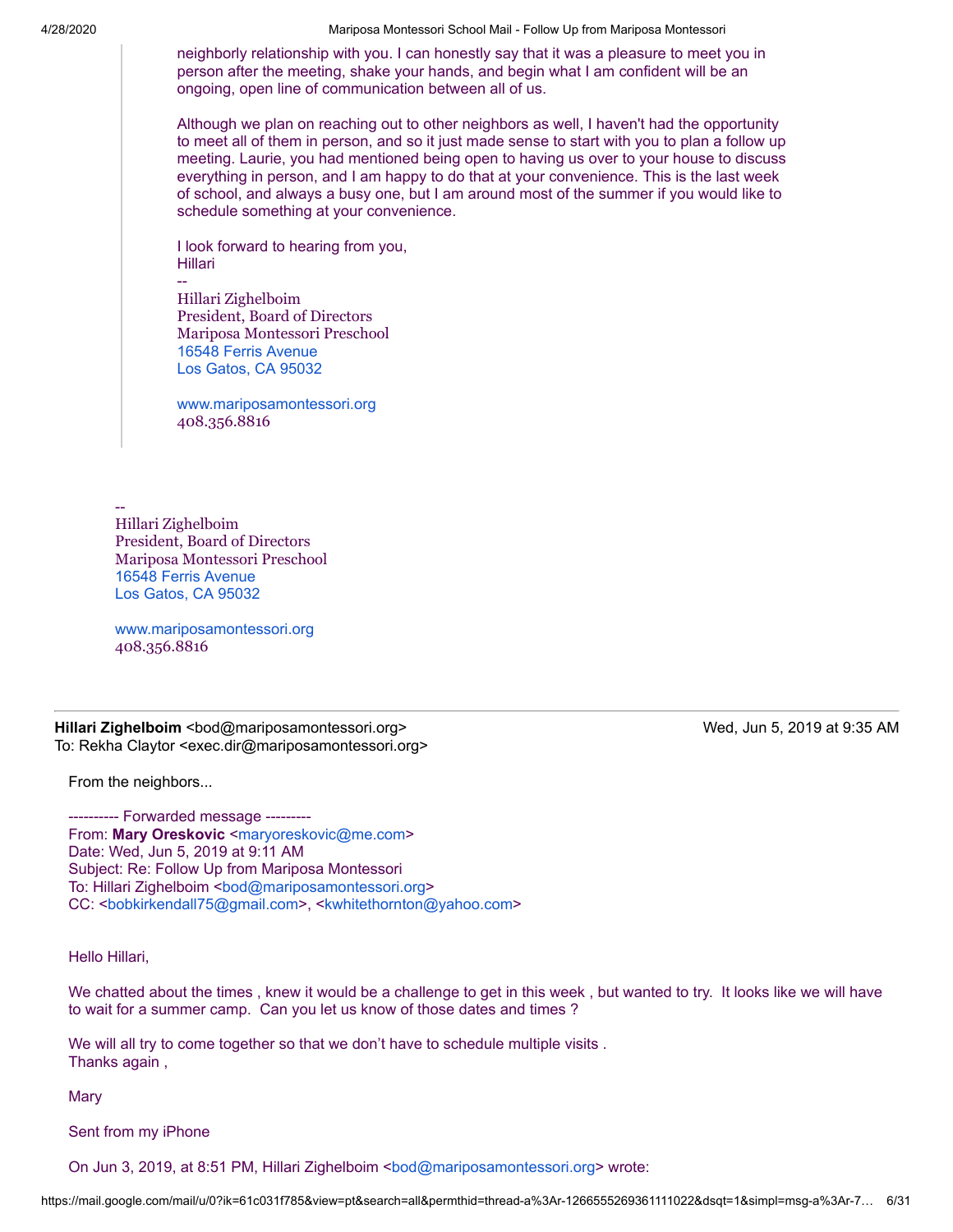## Hi everyone~

Mary and Kim, thanks so much for your reply. Unfortunately Thursday and Friday mornings this week aren't going to work, because we have closing ceremonies for the different classes and the atypical schedule would not give you an accurate representation of the normal school day. There will be parents on campus to see their little ones "graduate", and it will be busier than normal.

If any of you are available on Wednesday between 9:30-10:30, or 12-1, I would be happy to meet with you on campus and show you around. I could also meet Thursday after the the closing ceremony, but still while other classes are in session, anytime between 11:45-1:15.

If none of those times work for you, we can arrange to meet on campus during one of the summer camps, and then again after the normal school year resumes in late August.

I look forward to having the chance to meet with each of you.

Take care, Hillari

On Mon, Jun 3, 2019 at 9:15 AM Mary Oreskovic <[maryoreskovic@me.com](mailto:maryoreskovic@me.com)> wrote: Hello Hillari,

Thank you for reaching out . We would love to meet up . Being the last week if school I thought it might be a good idea for us to do a tour of the school while the kids are in session. I think it's important that we see what a day in the life of a Montessori child looks like . I myself have a good idea since my children attended, though I'd like to any updates . I think Laurie and Kim would benefit as well. I've copied Kim Thorton in this email chain.

My schedule is tight as it's the last week of school and I have a 5th grader graduating, so lots of celebrations. I am available between 9-10:00 on Thursday . If that doesn't work, I could squeeze a short visit in early Friday. Perhaps Laurie and Kim have some more flexibility. Please let us know Kim and Laurie.

We do want to include our other neighbors in the conversation and I will send communications to them shortly.

Thank you and hope to see you soon.

Warmly,

Mary

Sent from my iPhone

On Jun 1, 2019, at 6:30 PM, Hillari Zighelboim <br/>[bod@mariposamontessori.org>](mailto:bod@mariposamontessori.org) wrote:

Hi Laurie, Bob, & Mary~

I wanted to reach out to the three of you as a follow up to the Planning Commision meeting on May 22nd and reiterate the commitment that Mariposa has to a harmonious and neighborly relationship with you. I can honestly say that it was a pleasure to meet you in person after the meeting, shake your hands, and begin what I am confident will be an ongoing, open line of communication between all of us.

Although we plan on reaching out to other neighbors as well, I haven't had the opportunity to meet all of them in person, and so it just made sense to start with you to plan a follow up meeting. Laurie, you had mentioned being open to having us over to your house to discuss everything in person, and I am happy to do that at your convenience. This is the last week of school, and always a busy one, but I am around most of the summer if you would like to schedule something at your convenience.

I look forward to hearing from you,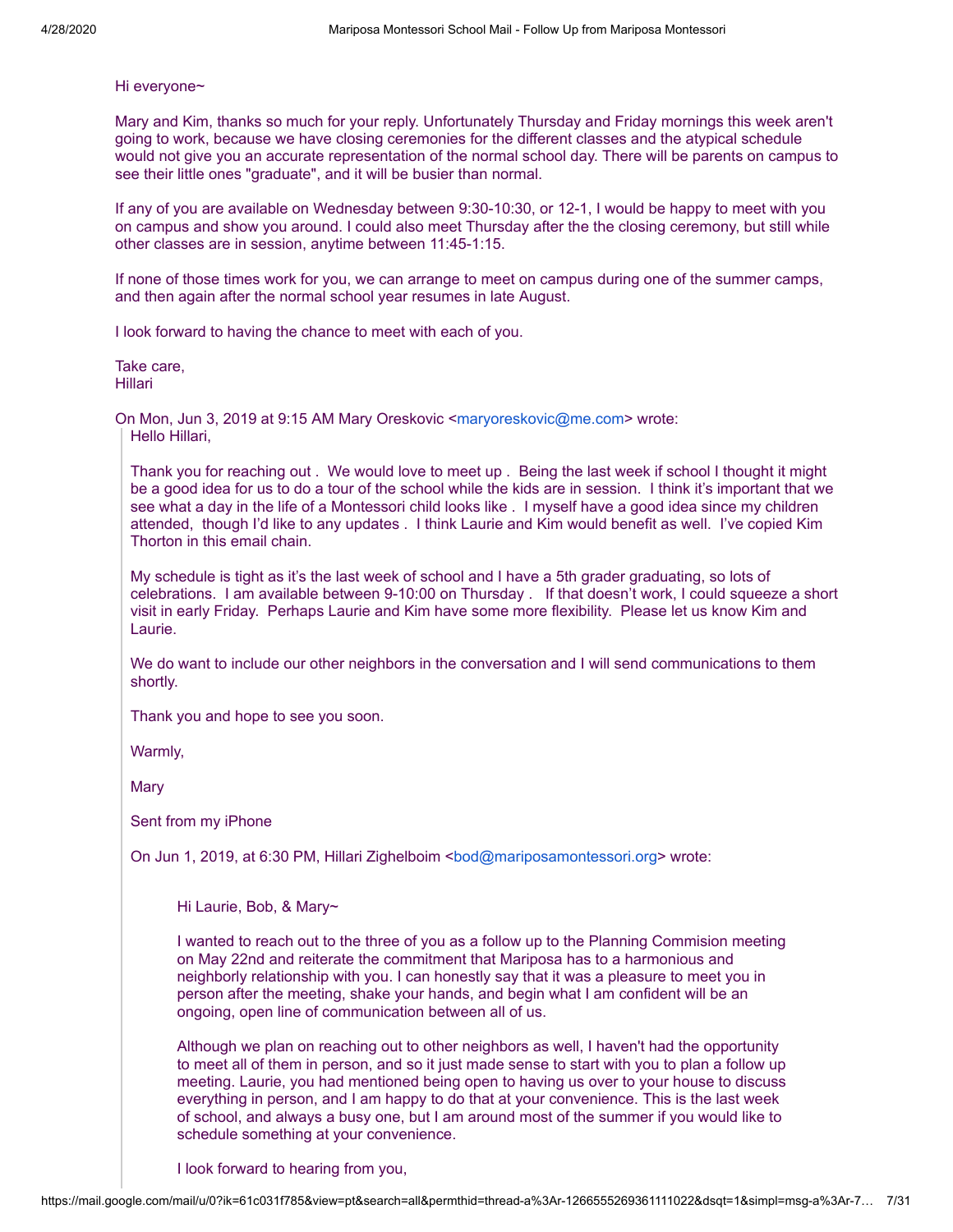--

#### Hillari

-- Hillari Zighelboim President, Board of Directors Mariposa Montessori Preschool [16548 Ferris Avenue](https://www.google.com/maps/search/16548+Ferris+Avenue+Los+Gatos,+CA+95032?entry=gmail&source=g) [Los Gatos, CA 95032](https://www.google.com/maps/search/16548+Ferris+Avenue+Los+Gatos,+CA+95032?entry=gmail&source=g)

[www.mariposamontessori.org](http://www.mariposamontessori.org/) 408.356.8816

-- Hillari Zighelboim President, Board of Directors Mariposa Montessori Preschool [16548 Ferris Avenue](https://www.google.com/maps/search/16548+Ferris+Avenue+Los+Gatos,+CA+95032?entry=gmail&source=g) [Los Gatos, CA 95032](https://www.google.com/maps/search/16548+Ferris+Avenue+Los+Gatos,+CA+95032?entry=gmail&source=g)

[www.mariposamontessori.org](http://www.mariposamontessori.org/) 408.356.8816

Hillari Zighelboim President, Board of Directors Mariposa Montessori Preschool 16548 Ferris Avenue Los Gatos, CA 95032

[www.mariposamontessori.org](http://www.mariposamontessori.org/) 408.356.8816

**Rekha Claytor** <exec.dir@mariposamontessori.org> Thu, Jun 6, 2019 at 3:18 PM To: Hillari Zighelboim <bod@mariposamontessori.org>

Lauri Kirkendall left a message for you on the school ph # this afternoon - basically stating that she and couple of neighbors are trying to get together but the meetings have been delayed, etc., .... the message was a bit unclear with someone prompting her in the background. Not sure if she was trying to invite you to a meeting at one of their places.....

On Wed, Jun 5, 2019 at 9:35 AM Hillari Zighelboim <[bod@mariposamontessori.org](mailto:bod@mariposamontessori.org)> wrote:

From the neighbors...

---------- Forwarded message --------- From: Mary Oreskovic [<maryoreskovic@me.com](mailto:maryoreskovic@me.com)> Date: Wed, Jun 5, 2019 at 9:11 AM Subject: Re: Follow Up from Mariposa Montessori To: Hillari Zighelboim <br/>[bod@mariposamontessori.org](mailto:bod@mariposamontessori.org)> CC: [<bobkirkendall75@gmail.com](mailto:bobkirkendall75@gmail.com)>, <[kwhitethornton@yahoo.com>](mailto:kwhitethornton@yahoo.com)

Hello Hillari,

We chatted about the times , knew it would be a challenge to get in this week , but wanted to try. It looks like we will have to wait for a summer camp. Can you let us know of those dates and times ?

We will all try to come together so that we don't have to schedule multiple visits . Thanks again ,

Mary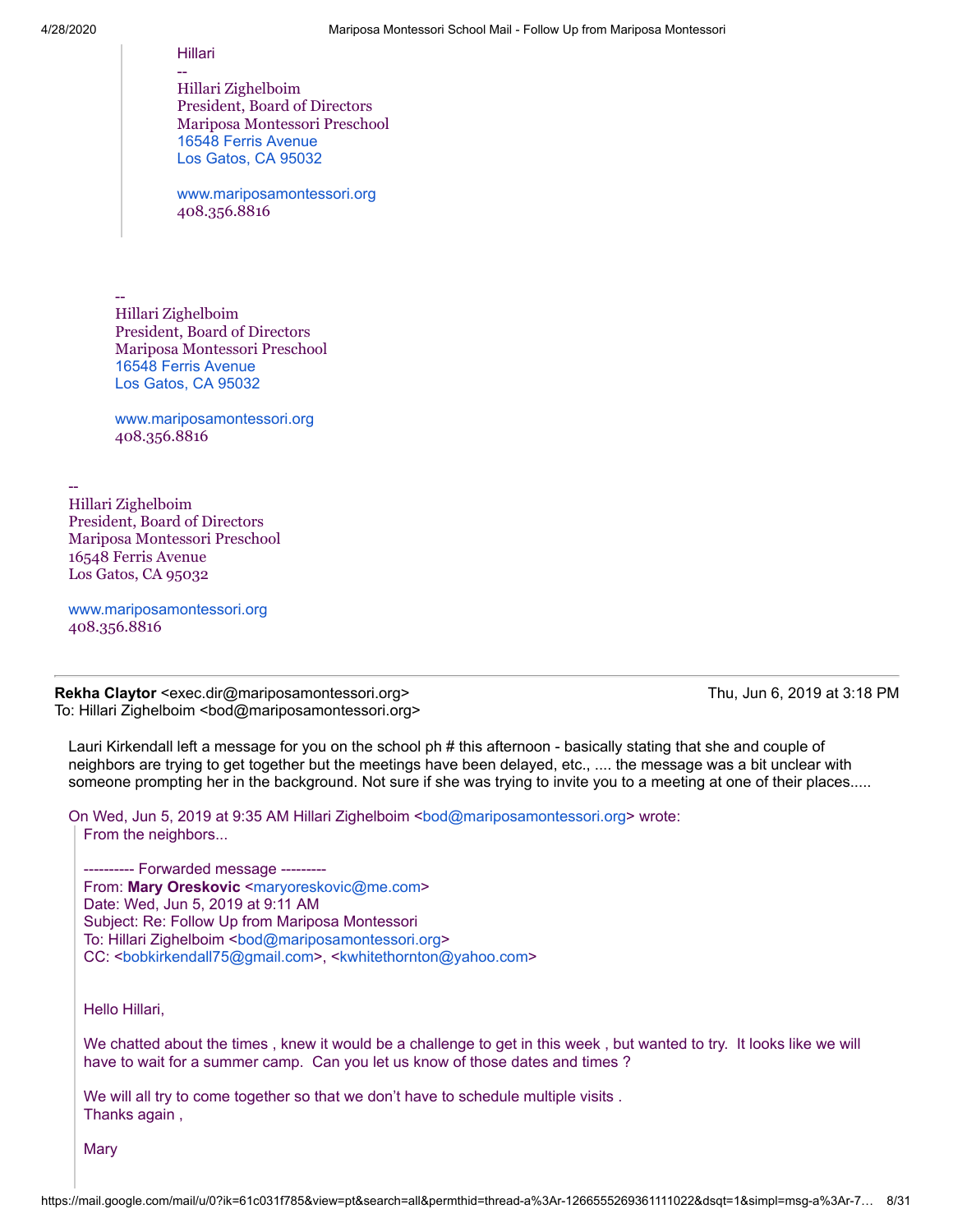Sent from my iPhone

On Jun 3, 2019, at 8:51 PM, Hillari Zighelboim <br/>[bod@mariposamontessori.org>](mailto:bod@mariposamontessori.org) wrote:

Hi everyone~

Mary and Kim, thanks so much for your reply. Unfortunately Thursday and Friday mornings this week aren't going to work, because we have closing ceremonies for the different classes and the atypical schedule would not give you an accurate representation of the normal school day. There will be parents on campus to see their little ones "graduate", and it will be busier than normal.

If any of you are available on Wednesday between 9:30-10:30, or 12-1, I would be happy to meet with you on campus and show you around. I could also meet Thursday after the the closing ceremony, but still while other classes are in session, anytime between 11:45-1:15.

If none of those times work for you, we can arrange to meet on campus during one of the summer camps, and then again after the normal school year resumes in late August.

I look forward to having the chance to meet with each of you.

Take care, Hillari

On Mon, Jun 3, 2019 at 9:15 AM Mary Oreskovic <[maryoreskovic@me.com>](mailto:maryoreskovic@me.com) wrote: Hello Hillari,

Thank you for reaching out . We would love to meet up . Being the last week if school I thought it might be a good idea for us to do a tour of the school while the kids are in session. I think it's important that we see what a day in the life of a Montessori child looks like . I myself have a good idea since my children attended, though I'd like to any updates . I think Laurie and Kim would benefit as well. I've copied Kim Thorton in this email chain.

My schedule is tight as it's the last week of school and I have a 5th grader graduating, so lots of celebrations. I am available between 9-10:00 on Thursday . If that doesn't work, I could squeeze a short visit in early Friday. Perhaps Laurie and Kim have some more flexibility. Please let us know Kim and Laurie.

We do want to include our other neighbors in the conversation and I will send communications to them shortly.

Thank you and hope to see you soon.

Warmly,

**Mary** 

Sent from my iPhone

On Jun 1, 2019, at 6:30 PM, Hillari Zighelboim <br/>bod@mariposamontessori.org> wrote:

Hi Laurie, Bob, & Mary~

I wanted to reach out to the three of you as a follow up to the Planning Commision meeting on May 22nd and reiterate the commitment that Mariposa has to a harmonious and neighborly relationship with you. I can honestly say that it was a pleasure to meet you in person after the meeting, shake your hands, and begin what I am confident will be an ongoing, open line of communication between all of us.

Although we plan on reaching out to other neighbors as well, I haven't had the opportunity to meet all of them in person, and so it just made sense to start with you to plan a follow up meeting. Laurie, you had mentioned being open to having us over to your house to discuss everything in person, and I am happy to do that at your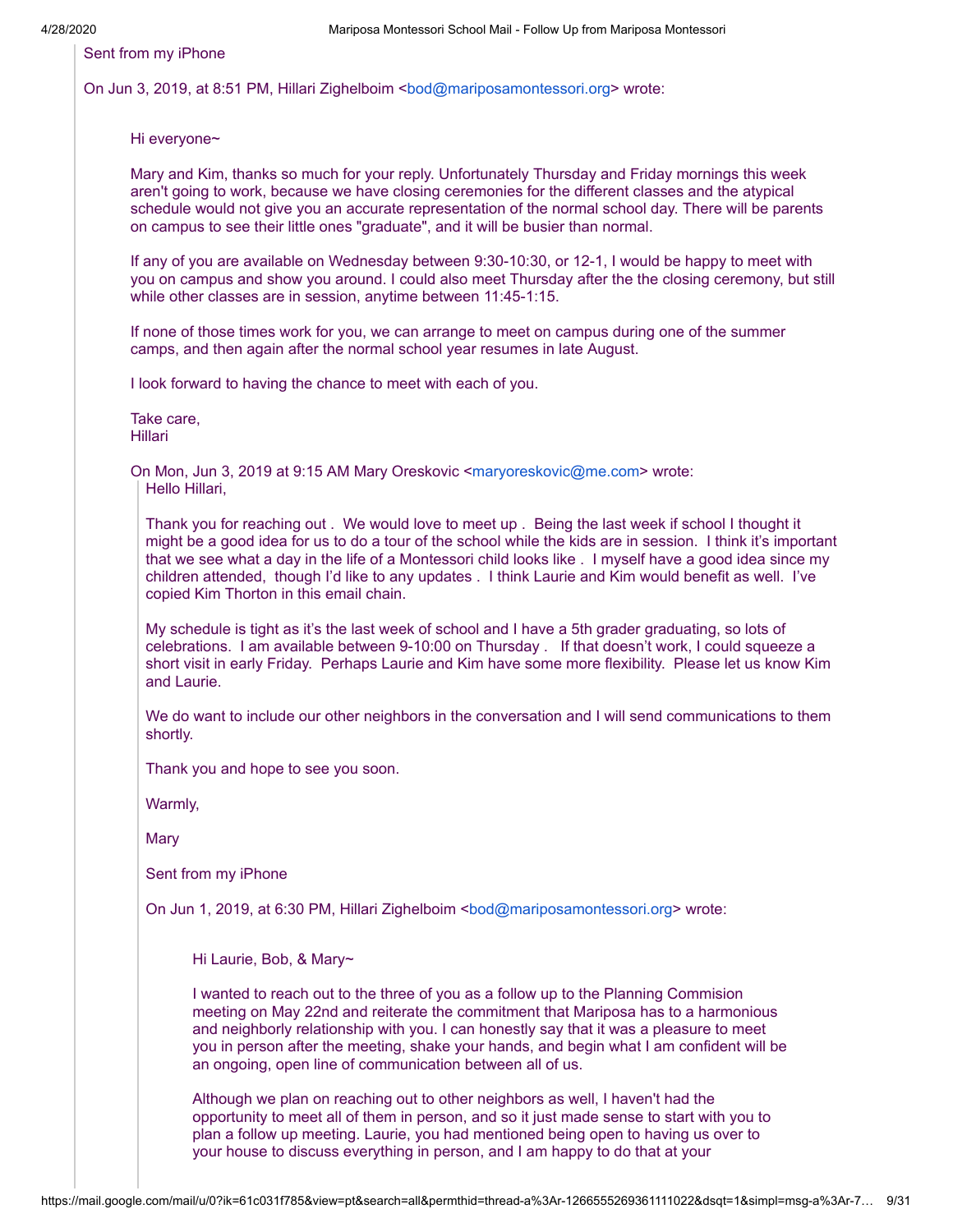4/28/2020 Mariposa Montessori School Mail - Follow Up from Mariposa Montessori convenience. This is the last week of school, and always a busy one, but I am around most of the summer if you would like to schedule something at your convenience. I look forward to hearing from you, Hillari -- Hillari Zighelboim President, Board of Directors Mariposa Montessori Preschool [16548 Ferris Avenue](https://www.google.com/maps/search/16548+Ferris+Avenue+Los+Gatos,+CA+95032?entry=gmail&source=g) [Los Gatos, CA 95032](https://www.google.com/maps/search/16548+Ferris+Avenue+Los+Gatos,+CA+95032?entry=gmail&source=g) [www.mariposamontessori.org](http://www.mariposamontessori.org/) 408.356.8816 Hillari Zighelboim President, Board of Directors Mariposa Montessori Preschool [16548 Ferris Avenue](https://www.google.com/maps/search/16548+Ferris+Avenue+Los+Gatos,+CA+95032?entry=gmail&source=g) [Los Gatos, CA 95032](https://www.google.com/maps/search/16548+Ferris+Avenue+Los+Gatos,+CA+95032?entry=gmail&source=g) [www.mariposamontessori.org](http://www.mariposamontessori.org/) 408.356.8816

-- Hillari Zighelboim President, Board of Directors Mariposa Montessori Preschool [16548 Ferris Avenue](https://www.google.com/maps/search/16548+Ferris+Avenue+Los+Gatos,+CA+95032?entry=gmail&source=g) [Los Gatos, CA 95032](https://www.google.com/maps/search/16548+Ferris+Avenue+Los+Gatos,+CA+95032?entry=gmail&source=g)

--

[www.mariposamontessori.org](http://www.mariposamontessori.org/) 408.356.8816

-- Rekha Talcherkar, M.B.A.; Ed.M. Executive Director Mariposa Montessori School [16548 Ferris Avenue](https://www.google.com/maps/search/16548+Ferris+Avenue+Los+Gatos,+CA+95032?entry=gmail&source=g) [Los Gatos, CA 95032](https://www.google.com/maps/search/16548+Ferris+Avenue+Los+Gatos,+CA+95032?entry=gmail&source=g)

[www.mariposamontessori.org](http://www.mariposamontessori.org/) Ph #: 408 356-8816 Fax #: 408 356-8826

**Hillari Zighelboim <bod@mariposamontessori.org> Thu, Jun 6, 2019 at 4:28 PM** To: Rekha Claytor <exec.dir@mariposamontessori.org>

Thanks! I can try and listen to the message tomorrow.

On Thu, Jun 6, 2019 at 3:18 PM Rekha Claytor <[exec.dir@mariposamontessori.org](mailto:exec.dir@mariposamontessori.org)> wrote:

Lauri Kirkendall left a message for you on the school ph # this afternoon - basically stating that she and couple of neighbors are trying to get together but the meetings have been delayed, etc., .... the message was a bit unclear with someone prompting her in the background. Not sure if she was trying to invite you to a meeting at one of their places.....

https://mail.google.com/mail/u/0?ik=61c031f785&view=pt&search=all&permthid=thread-a%3Ar-1266555269361111022&dsqt=1&simpl=msg-a%3Ar-… 10/31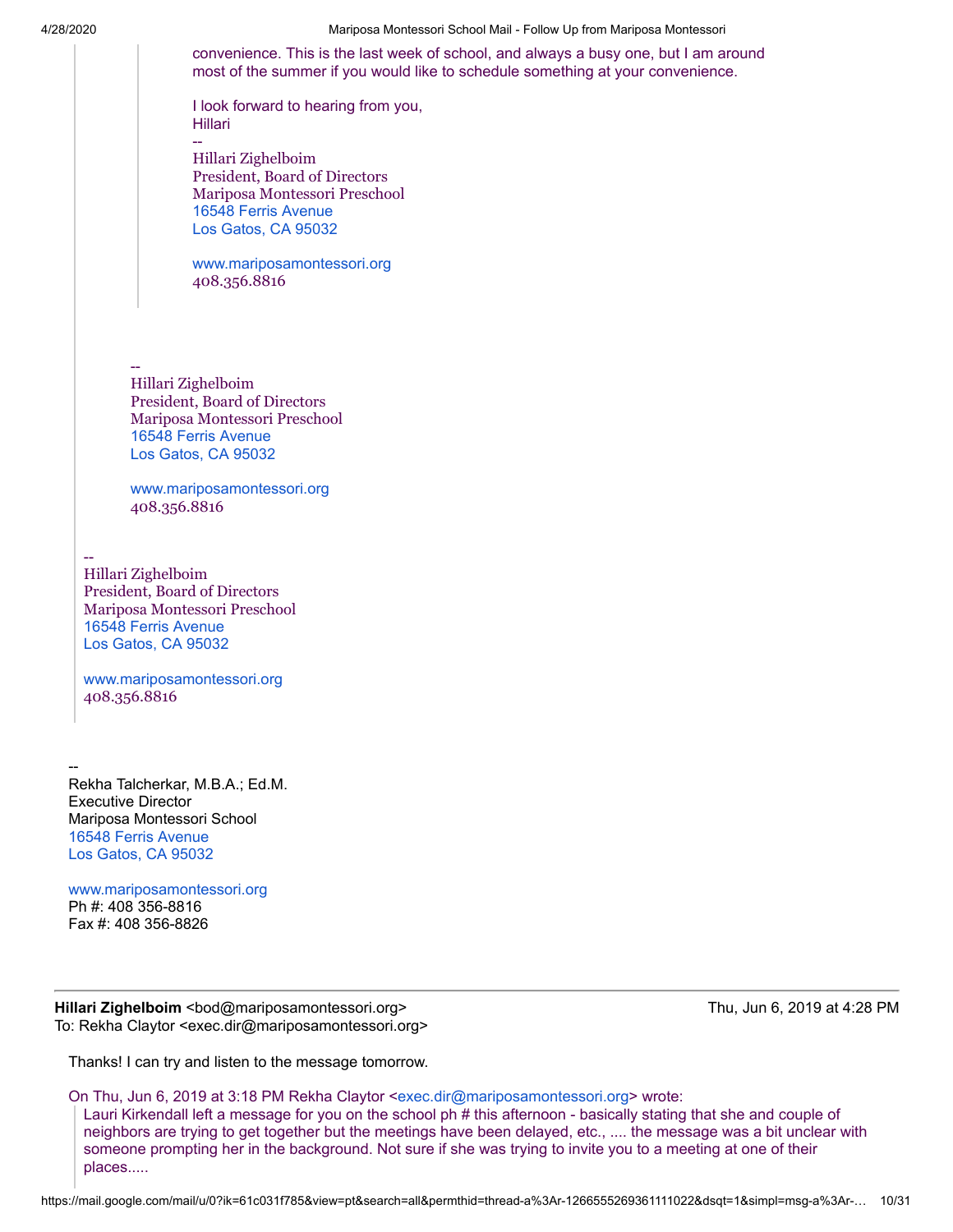On Wed, Jun 5, 2019 at 9:35 AM Hillari Zighelboim <[bod@mariposamontessori.org](mailto:bod@mariposamontessori.org)> wrote: From the neighbors...

---------- Forwarded message -------- From: Mary Oreskovic <[maryoreskovic@me.com](mailto:maryoreskovic@me.com)> Date: Wed, Jun 5, 2019 at 9:11 AM Subject: Re: Follow Up from Mariposa Montessori To: Hillari Zighelboim [<bod@mariposamontessori.org](mailto:bod@mariposamontessori.org)> CC: <[bobkirkendall75@gmail.com](mailto:bobkirkendall75@gmail.com)>, [<kwhitethornton@yahoo.com](mailto:kwhitethornton@yahoo.com)>

Hello Hillari,

We chatted about the times , knew it would be a challenge to get in this week , but wanted to try. It looks like we will have to wait for a summer camp. Can you let us know of those dates and times ?

We will all try to come together so that we don't have to schedule multiple visits . Thanks again ,

Mary

Sent from my iPhone

On Jun 3, 2019, at 8:51 PM, Hillari Zighelboim <br/>bod@mariposamontessori.org> wrote:

Hi everyone~

Mary and Kim, thanks so much for your reply. Unfortunately Thursday and Friday mornings this week aren't going to work, because we have closing ceremonies for the different classes and the atypical schedule would not give you an accurate representation of the normal school day. There will be parents on campus to see their little ones "graduate", and it will be busier than normal.

If any of you are available on Wednesday between 9:30-10:30, or 12-1, I would be happy to meet with you on campus and show you around. I could also meet Thursday after the the closing ceremony, but still while other classes are in session, anytime between 11:45-1:15.

If none of those times work for you, we can arrange to meet on campus during one of the summer camps, and then again after the normal school year resumes in late August.

I look forward to having the chance to meet with each of you.

Take care, Hillari

On Mon, Jun 3, 2019 at 9:15 AM Mary Oreskovic [<maryoreskovic@me.com](mailto:maryoreskovic@me.com)> wrote: Hello Hillari,

Thank you for reaching out . We would love to meet up . Being the last week if school I thought it might be a good idea for us to do a tour of the school while the kids are in session. I think it's important that we see what a day in the life of a Montessori child looks like . I myself have a good idea since my children attended, though I'd like to any updates . I think Laurie and Kim would benefit as well. I've copied Kim Thorton in this email chain.

My schedule is tight as it's the last week of school and I have a 5th grader graduating, so lots of celebrations. I am available between 9-10:00 on Thursday . If that doesn't work, I could squeeze a short visit in early Friday. Perhaps Laurie and Kim have some more flexibility. Please let us know Kim and Laurie.

We do want to include our other neighbors in the conversation and I will send communications to them shortly.

Thank you and hope to see you soon.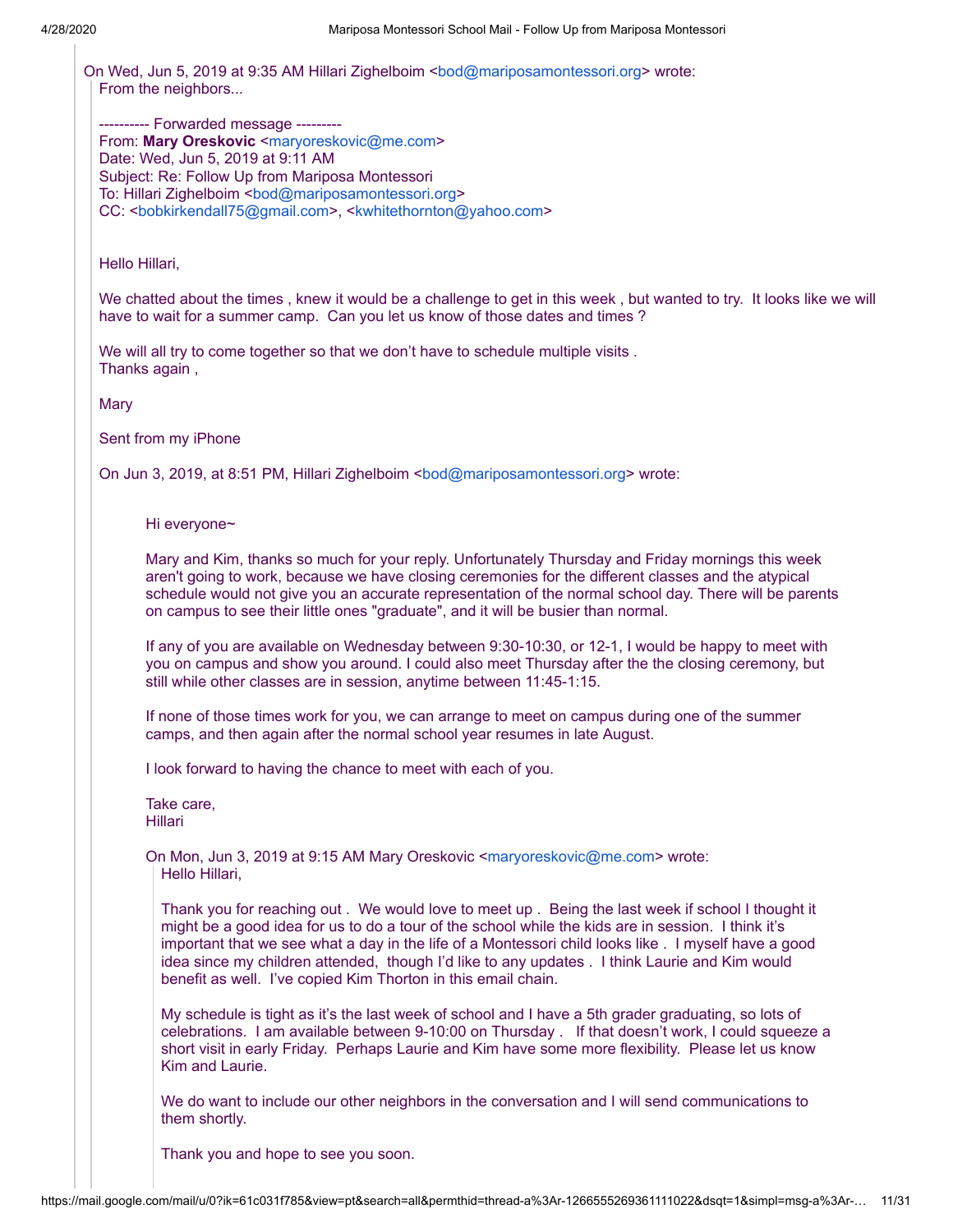Warmly,

Mary

Sent from my iPhone

On Jun 1, 2019, at 6:30 PM, Hillari Zighelboim [<bod@mariposamontessori.org](mailto:bod@mariposamontessori.org)> wrote:

Hi Laurie, Bob, & Mary~

I wanted to reach out to the three of you as a follow up to the Planning Commision meeting on May 22nd and reiterate the commitment that Mariposa has to a harmonious and neighborly relationship with you. I can honestly say that it was a pleasure to meet you in person after the meeting, shake your hands, and begin what I am confident will be an ongoing, open line of communication between all of us.

Although we plan on reaching out to other neighbors as well, I haven't had the opportunity to meet all of them in person, and so it just made sense to start with you to plan a follow up meeting. Laurie, you had mentioned being open to having us over to your house to discuss everything in person, and I am happy to do that at your convenience. This is the last week of school, and always a busy one, but I am around most of the summer if you would like to schedule something at your convenience.

I look forward to hearing from you, Hillari

Hillari Zighelboim President, Board of Directors Mariposa Montessori Preschool [16548 Ferris Avenue](https://www.google.com/maps/search/16548+Ferris+Avenue+Los+Gatos,+CA+95032?entry=gmail&source=g) [Los Gatos, CA 95032](https://www.google.com/maps/search/16548+Ferris+Avenue+Los+Gatos,+CA+95032?entry=gmail&source=g)

[www.mariposamontessori.org](http://www.mariposamontessori.org/) 408.356.8816

Hillari Zighelboim President, Board of Directors Mariposa Montessori Preschool [16548 Ferris Avenue](https://www.google.com/maps/search/16548+Ferris+Avenue+Los+Gatos,+CA+95032?entry=gmail&source=g) [Los Gatos, CA 95032](https://www.google.com/maps/search/16548+Ferris+Avenue+Los+Gatos,+CA+95032?entry=gmail&source=g)

--

[www.mariposamontessori.org](http://www.mariposamontessori.org/) 408.356.8816

-- Hillari Zighelboim President, Board of Directors Mariposa Montessori Preschool 16548 Ferris Avenue Los Gatos, CA 95032

--

[www.mariposamontessori.org](http://www.mariposamontessori.org/) 408.356.8816

Rekha Talcherkar, M.B.A.; Ed.M. Executive Director

--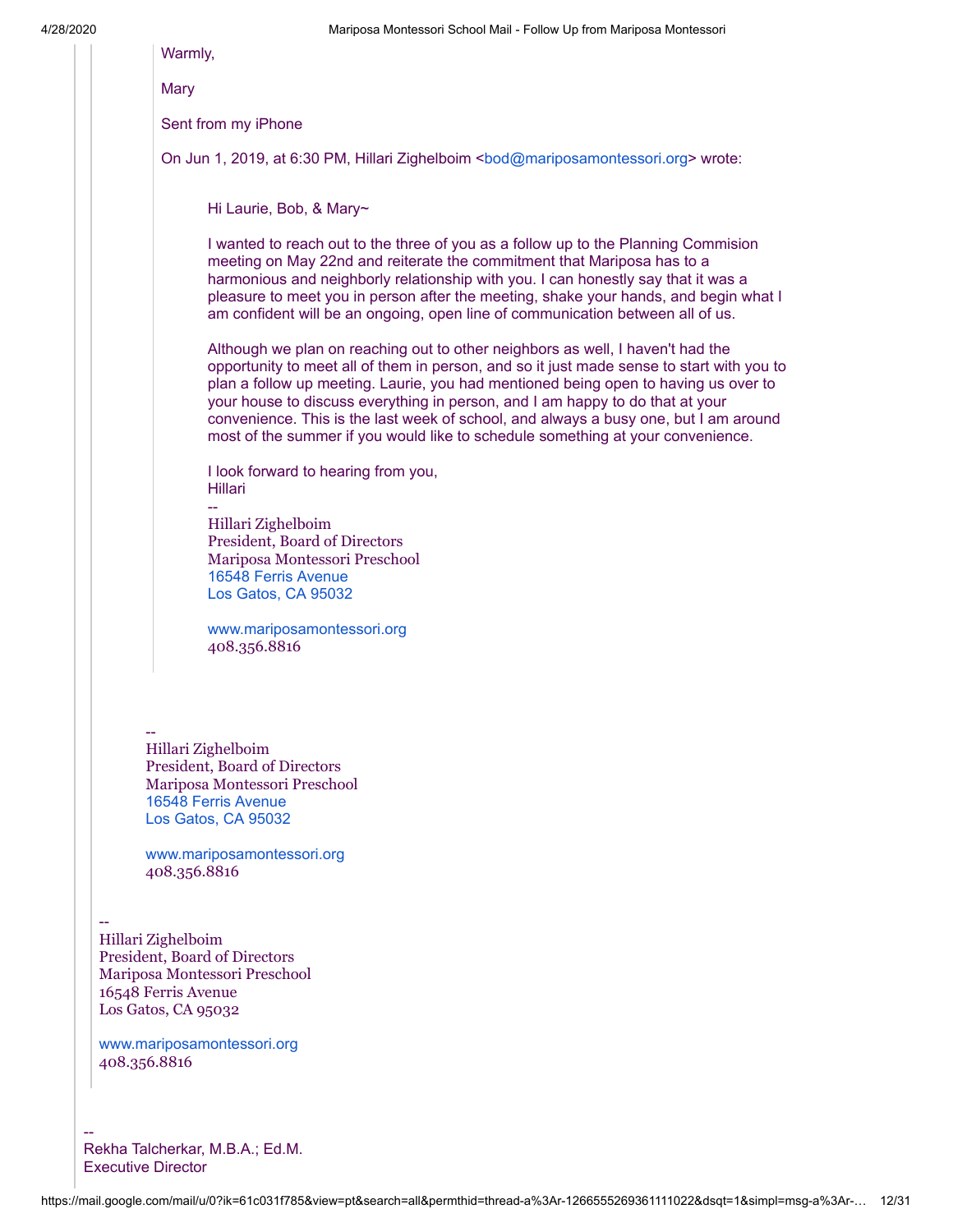Mariposa Montessori School 16548 Ferris Avenue Los Gatos, CA 95032

[www.mariposamontessori.org](http://www.mariposamontessori.org/) Ph #: 408 356-8816 Fax #: 408 356-8826

-- Hillari Zighelboim President, Board of Directors Mariposa Montessori Preschool 16548 Ferris Avenue Los Gatos, CA 95032

[www.mariposamontessori.org](http://www.mariposamontessori.org/) 408.356.8816

**Hillari Zighelboim** <bod@mariposamontessori.org> Thu, Jun 6, 2019 at 5:00 PM To: Mary Oreskovic <maryoreskovic@me.com> Cc: bobkirkendall75@gmail.com, kwhitethornton@yahoo.com

Hi Mary~

Summer camp starts in a few weeks, but I will be out the first week, so the earliest would be anytime the week of June 24th, between 9:30am and 1:15pm. We can also meet later in the day, but the kids will be gone by 1:30, so you won't get to see the school in action so to speak.

See if sometime that week works for the group, and if not, we can try for the weeks of July 8th or July 15th.

Let me know what would work best for all of you!

Take care and happy summer, Hillari

On Wed, Jun 5, 2019 at 9:11 AM Mary Oreskovic <[maryoreskovic@me.com](mailto:maryoreskovic@me.com)> wrote:

Hello Hillari,

We chatted about the times , knew it would be a challenge to get in this week , but wanted to try. It looks like we will have to wait for a summer camp. Can you let us know of those dates and times ?

We will all try to come together so that we don't have to schedule multiple visits. Thanks again ,

Mary

Sent from my iPhone

On Jun 3, 2019, at 8:51 PM, Hillari Zighelboim <br/>[bod@mariposamontessori.org>](mailto:bod@mariposamontessori.org) wrote:

Hi everyone~

Mary and Kim, thanks so much for your reply. Unfortunately Thursday and Friday mornings this week aren't going to work, because we have closing ceremonies for the different classes and the atypical schedule would not give you an accurate representation of the normal school day. There will be parents on campus to see their little ones "graduate", and it will be busier than normal.

If any of you are available on Wednesday between 9:30-10:30, or 12-1, I would be happy to meet with you on campus and show you around. I could also meet Thursday after the the closing ceremony, but still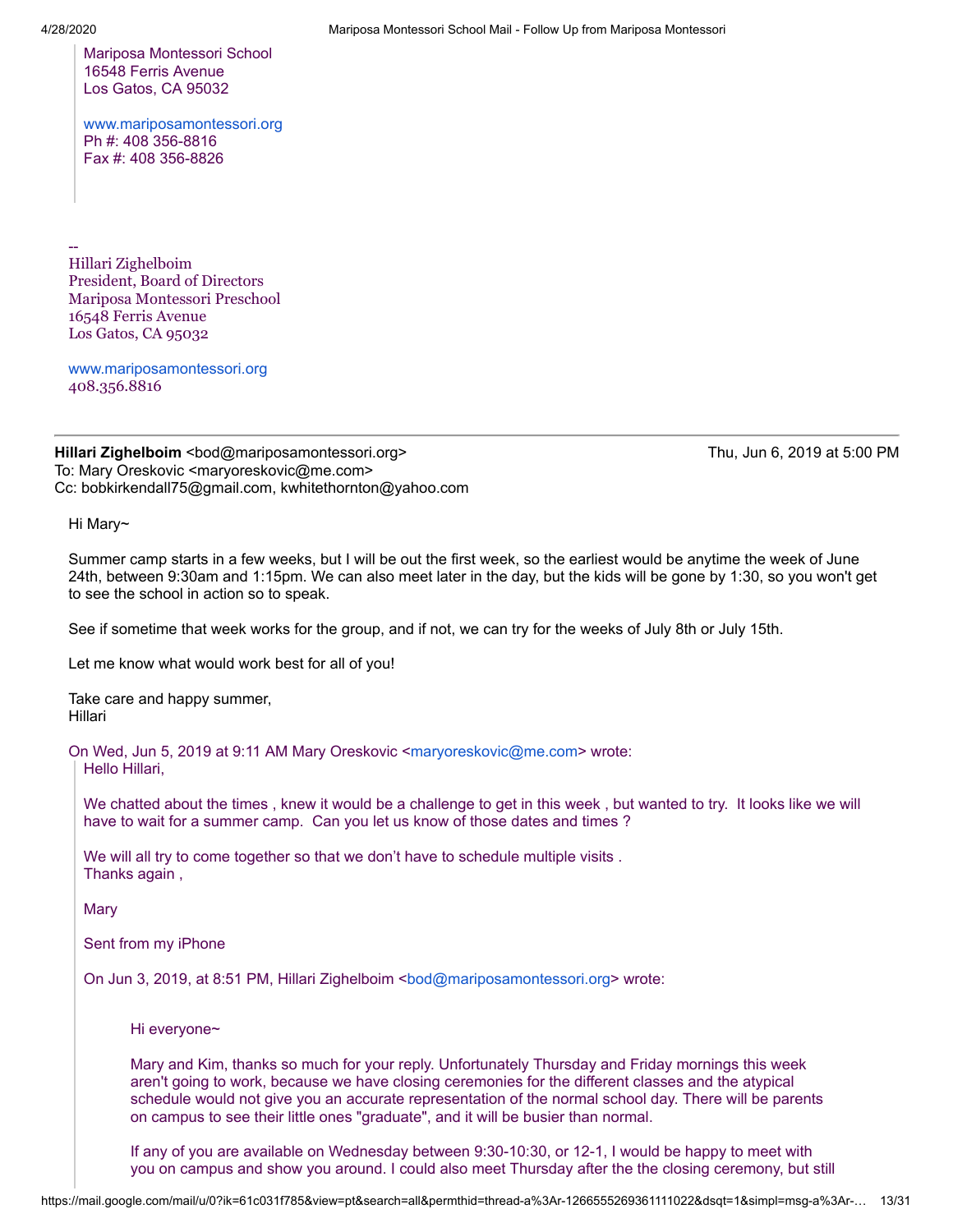while other classes are in session, anytime between 11:45-1:15.

If none of those times work for you, we can arrange to meet on campus during one of the summer camps, and then again after the normal school year resumes in late August.

I look forward to having the chance to meet with each of you.

Take care, Hillari

On Mon, Jun 3, 2019 at 9:15 AM Mary Oreskovic <[maryoreskovic@me.com>](mailto:maryoreskovic@me.com) wrote: Hello Hillari,

Thank you for reaching out . We would love to meet up . Being the last week if school I thought it might be a good idea for us to do a tour of the school while the kids are in session. I think it's important that we see what a day in the life of a Montessori child looks like . I myself have a good idea since my children attended, though I'd like to any updates . I think Laurie and Kim would benefit as well. I've copied Kim Thorton in this email chain.

My schedule is tight as it's the last week of school and I have a 5th grader graduating, so lots of celebrations. I am available between 9-10:00 on Thursday . If that doesn't work, I could squeeze a short visit in early Friday. Perhaps Laurie and Kim have some more flexibility. Please let us know Kim and Laurie.

We do want to include our other neighbors in the conversation and I will send communications to them shortly.

Thank you and hope to see you soon.

Warmly,

**Mary** 

Sent from my iPhone

On Jun 1, 2019, at 6:30 PM, Hillari Zighelboim [<bod@mariposamontessori.org](mailto:bod@mariposamontessori.org)> wrote:

Hi Laurie, Bob, & Mary~

I wanted to reach out to the three of you as a follow up to the Planning Commision meeting on May 22nd and reiterate the commitment that Mariposa has to a harmonious and neighborly relationship with you. I can honestly say that it was a pleasure to meet you in person after the meeting, shake your hands, and begin what I am confident will be an ongoing, open line of communication between all of us.

Although we plan on reaching out to other neighbors as well, I haven't had the opportunity to meet all of them in person, and so it just made sense to start with you to plan a follow up meeting. Laurie, you had mentioned being open to having us over to your house to discuss everything in person, and I am happy to do that at your convenience. This is the last week of school, and always a busy one, but I am around most of the summer if you would like to schedule something at your convenience.

I look forward to hearing from you, Hillari --

Hillari Zighelboim President, Board of Directors Mariposa Montessori Preschool 16548 Ferris Avenue Los Gatos, CA 95032

[www.mariposamontessori.org](http://www.mariposamontessori.org/) 408.356.8816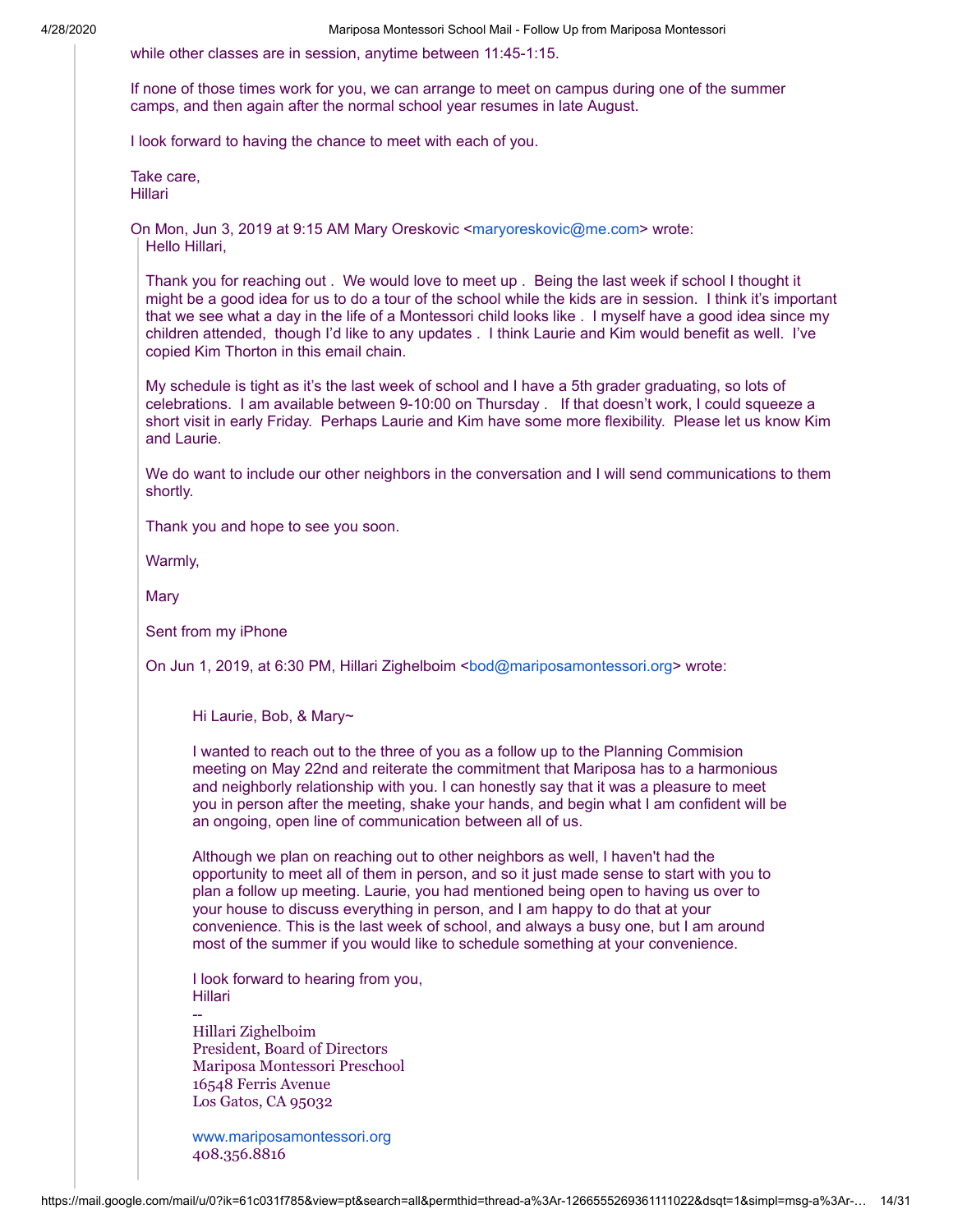--

-- Hillari Zighelboim President, Board of Directors Mariposa Montessori Preschool 16548 Ferris Avenue Los Gatos, CA 95032

[www.mariposamontessori.org](http://www.mariposamontessori.org/) 408.356.8816

Hillari Zighelboim President, Board of Directors Mariposa Montessori Preschool 16548 Ferris Avenue Los Gatos, CA 95032

[www.mariposamontessori.org](http://www.mariposamontessori.org/) 408.356.8816

## **Mary Oreskovic <maryoreskovic@me.com>** Fri, Jun 21, 2019 at 4:37 PM To: Hillari Zighelboim <bod@mariposamontessori.org>

Hi Hillari,

Laurie and I can head over for a visit next Thursday at 11 am. I believe Kim is away but I will keep her in the loop. Next week works best as I am out for a month following that.

Will this time work?

Hope to see you soon!

**Mary** 

Sent from my iPhone

On Jun 6, 2019, at 5:00 PM, Hillari Zighelboim <[bod@mariposamontessori.org](mailto:bod@mariposamontessori.org)> wrote:

Hi Mary~

Summer camp starts in a few weeks, but I will be out the first week, so the earliest would be anytime the week of June 24th, between 9:30am and 1:15pm. We can also meet later in the day, but the kids will be gone by 1:30, so you won't get to see the school in action so to speak.

See if sometime that week works for the group, and if not, we can try for the weeks of July 8th or July 15th.

Let me know what would work best for all of you!

Take care and happy summer, Hillari

On Wed, Jun 5, 2019 at 9:11 AM Mary Oreskovic <[maryoreskovic@me.com](mailto:maryoreskovic@me.com)> wrote: Hello Hillari,

We chatted about the times , knew it would be a challenge to get in this week , but wanted to try. It looks like we will have to wait for a summer camp. Can you let us know of those dates and times ?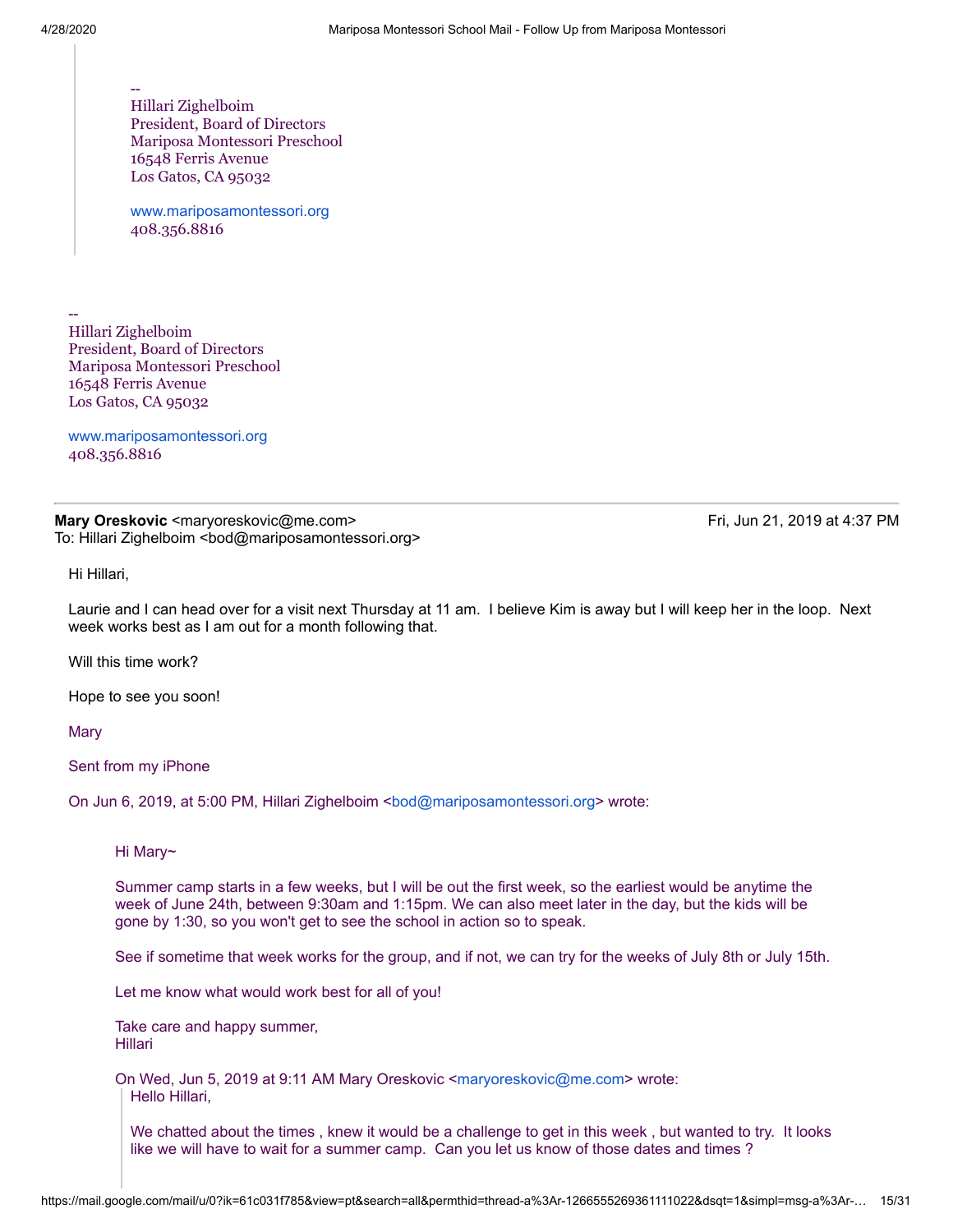We will all try to come together so that we don't have to schedule multiple visits. Thanks again ,

Mary

Sent from my iPhone

On Jun 3, 2019, at 8:51 PM, Hillari Zighelboim <br/>[bod@mariposamontessori.org>](mailto:bod@mariposamontessori.org) wrote:

### Hi everyone~

Mary and Kim, thanks so much for your reply. Unfortunately Thursday and Friday mornings this week aren't going to work, because we have closing ceremonies for the different classes and the atypical schedule would not give you an accurate representation of the normal school day. There will be parents on campus to see their little ones "graduate", and it will be busier than normal.

If any of you are available on Wednesday between 9:30-10:30, or 12-1, I would be happy to meet with you on campus and show you around. I could also meet Thursday after the the closing ceremony, but still while other classes are in session, anytime between 11:45-1:15.

If none of those times work for you, we can arrange to meet on campus during one of the summer camps, and then again after the normal school year resumes in late August.

I look forward to having the chance to meet with each of you.

Take care, Hillari

On Mon, Jun 3, 2019 at 9:15 AM Mary Oreskovic <[maryoreskovic@me.com>](mailto:maryoreskovic@me.com) wrote: Hello Hillari,

Thank you for reaching out . We would love to meet up . Being the last week if school I thought it might be a good idea for us to do a tour of the school while the kids are in session. I think it's important that we see what a day in the life of a Montessori child looks like . I myself have a good idea since my children attended, though I'd like to any updates . I think Laurie and Kim would benefit as well. I've copied Kim Thorton in this email chain.

My schedule is tight as it's the last week of school and I have a 5th grader graduating, so lots of celebrations. I am available between 9-10:00 on Thursday . If that doesn't work, I could squeeze a short visit in early Friday. Perhaps Laurie and Kim have some more flexibility. Please let us know Kim and Laurie.

We do want to include our other neighbors in the conversation and I will send communications to them shortly.

Thank you and hope to see you soon.

Warmly,

Mary

Sent from my iPhone

On Jun 1, 2019, at 6:30 PM, Hillari Zighelboim [<bod@mariposamontessori.org](mailto:bod@mariposamontessori.org)> wrote:

Hi Laurie, Bob, & Mary~

I wanted to reach out to the three of you as a follow up to the Planning Commision meeting on May 22nd and reiterate the commitment that Mariposa has to a harmonious and neighborly relationship with you. I can honestly say that it was a pleasure to meet you in person after the meeting,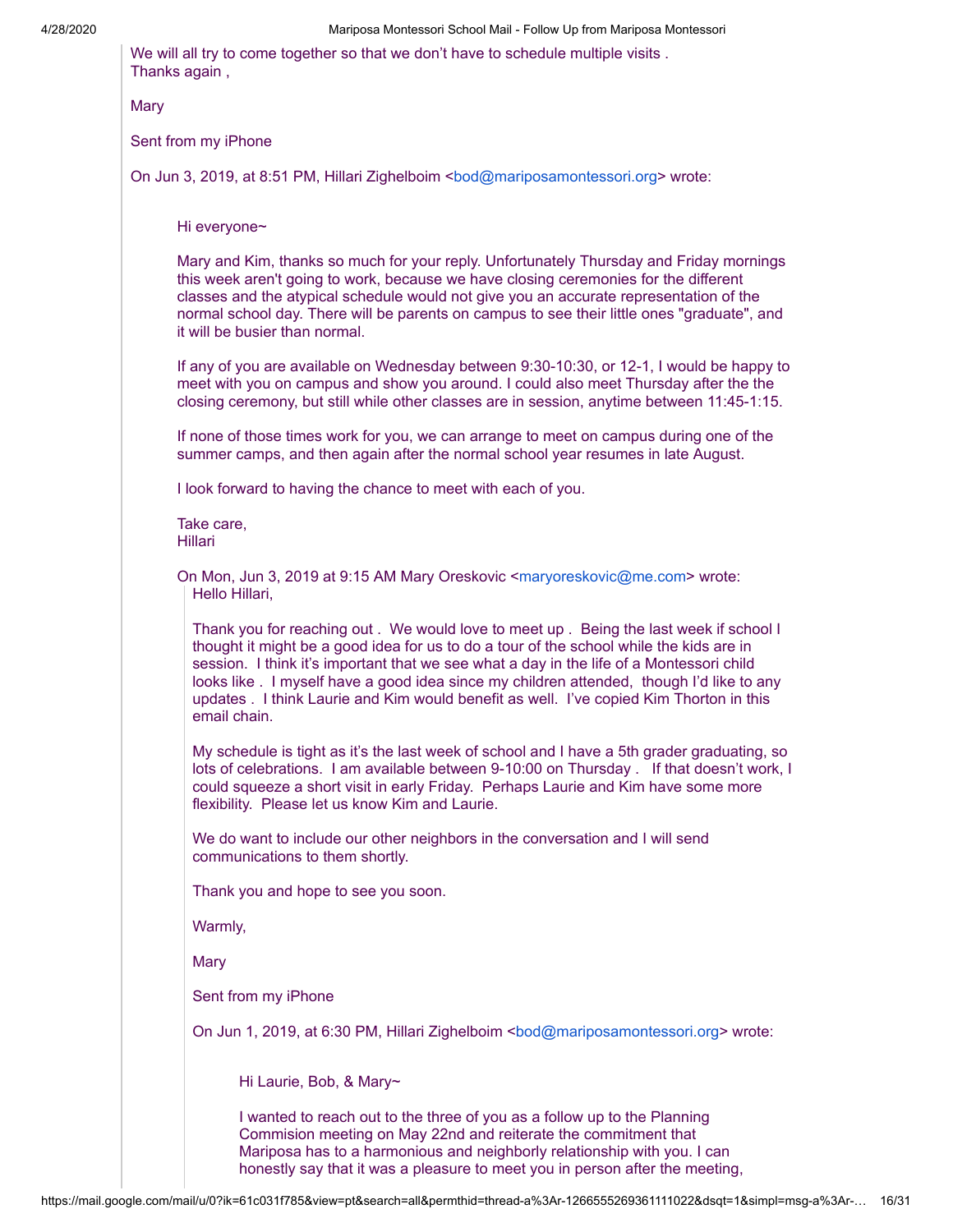shake your hands, and begin what I am confident will be an ongoing, open line of communication between all of us.

Although we plan on reaching out to other neighbors as well, I haven't had the opportunity to meet all of them in person, and so it just made sense to start with you to plan a follow up meeting. Laurie, you had mentioned being open to having us over to your house to discuss everything in person, and I am happy to do that at your convenience. This is the last week of school, and always a busy one, but I am around most of the summer if you would like to schedule something at your convenience.

I look forward to hearing from you, Hillari

Hillari Zighelboim President, Board of Directors Mariposa Montessori Preschool [16548 Ferris Avenue](https://www.google.com/maps/search/16548+Ferris+Avenue+Los+Gatos,+CA+95032?entry=gmail&source=g) [Los Gatos, CA 95032](https://www.google.com/maps/search/16548+Ferris+Avenue+Los+Gatos,+CA+95032?entry=gmail&source=g)

[www.mariposamontessori.org](http://www.mariposamontessori.org/) 408.356.8816

-- Hillari Zighelboim President, Board of Directors Mariposa Montessori Preschool [16548 Ferris Avenue](https://www.google.com/maps/search/16548+Ferris+Avenue+Los+Gatos,+CA+95032?entry=gmail&source=g) [Los Gatos, CA 95032](https://www.google.com/maps/search/16548+Ferris+Avenue+Los+Gatos,+CA+95032?entry=gmail&source=g)

--

[www.mariposamontessori.org](http://www.mariposamontessori.org/) 408.356.8816

-- Hillari Zighelboim President, Board of Directors Mariposa Montessori Preschool [16548 Ferris Avenue](https://www.google.com/maps/search/16548+Ferris+Avenue+Los+Gatos,+CA+95032?entry=gmail&source=g) [Los Gatos, CA 95032](https://www.google.com/maps/search/16548+Ferris+Avenue+Los+Gatos,+CA+95032?entry=gmail&source=g)

[www.mariposamontessori.org](http://www.mariposamontessori.org/) 408.356.8816

**Hillari Zighelboim** <bod@mariposamontessori.org> Montangle 2:12 PM Mon, Jun 24, 2019 at 2:12 PM To: Mary Oreskovic <maryoreskovic@me.com>

Hi Mary~

Sorry for my delayed response! I was out of town with my family last week, and I am just catching up.

Thank you for following up on this. This Thursday at 11am will work great, if it still works for you and Laurie. If you prefer to communicate via phone, my cell is (415) 531-2859.

I will look forward to seeing you both then.

Take care,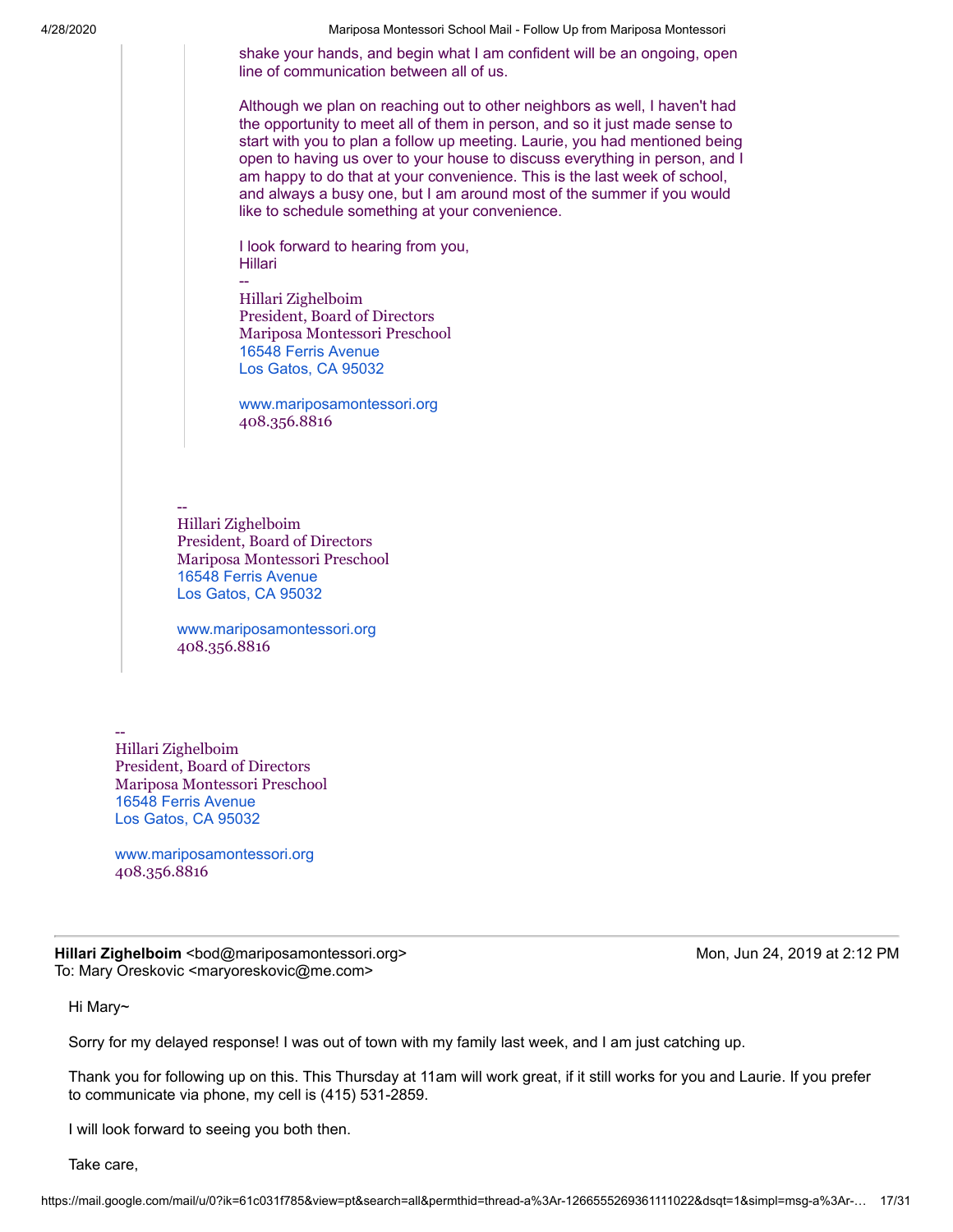## Hillari

On Fri, Jun 21, 2019 at 4:37 PM Mary Oreskovic <[maryoreskovic@me.com>](mailto:maryoreskovic@me.com) wrote: Hi Hillari,

Laurie and I can head over for a visit next Thursday at 11 am. I believe Kim is away but I will keep her in the loop. Next week works best as I am out for a month following that.

Will this time work?

Hope to see you soon!

**Mary** 

Sent from my iPhone

On Jun 6, 2019, at 5:00 PM, Hillari Zighelboim <[bod@mariposamontessori.org>](mailto:bod@mariposamontessori.org) wrote:

## Hi Mary~

Summer camp starts in a few weeks, but I will be out the first week, so the earliest would be anytime the week of June 24th, between 9:30am and 1:15pm. We can also meet later in the day, but the kids will be gone by 1:30, so you won't get to see the school in action so to speak.

See if sometime that week works for the group, and if not, we can try for the weeks of July 8th or July 15th.

Let me know what would work best for all of you!

Take care and happy summer, Hillari

On Wed, Jun 5, 2019 at 9:11 AM Mary Oreskovic <[maryoreskovic@me.com>](mailto:maryoreskovic@me.com) wrote: Hello Hillari,

We chatted about the times , knew it would be a challenge to get in this week , but wanted to try. It looks like we will have to wait for a summer camp. Can you let us know of those dates and times ?

We will all try to come together so that we don't have to schedule multiple visits . Thanks again ,

Mary

Sent from my iPhone

On Jun 3, 2019, at 8:51 PM, Hillari Zighelboim [<bod@mariposamontessori.org](mailto:bod@mariposamontessori.org)> wrote:

Hi everyone~

Mary and Kim, thanks so much for your reply. Unfortunately Thursday and Friday mornings this week aren't going to work, because we have closing ceremonies for the different classes and the atypical schedule would not give you an accurate representation of the normal school day. There will be parents on campus to see their little ones "graduate", and it will be busier than normal.

If any of you are available on Wednesday between 9:30-10:30, or 12-1, I would be happy to meet with you on campus and show you around. I could also meet Thursday after the the closing ceremony, but still while other classes are in session, anytime between 11:45- 1:15.

If none of those times work for you, we can arrange to meet on campus during one of the summer camps, and then again after the normal school year resumes in late August.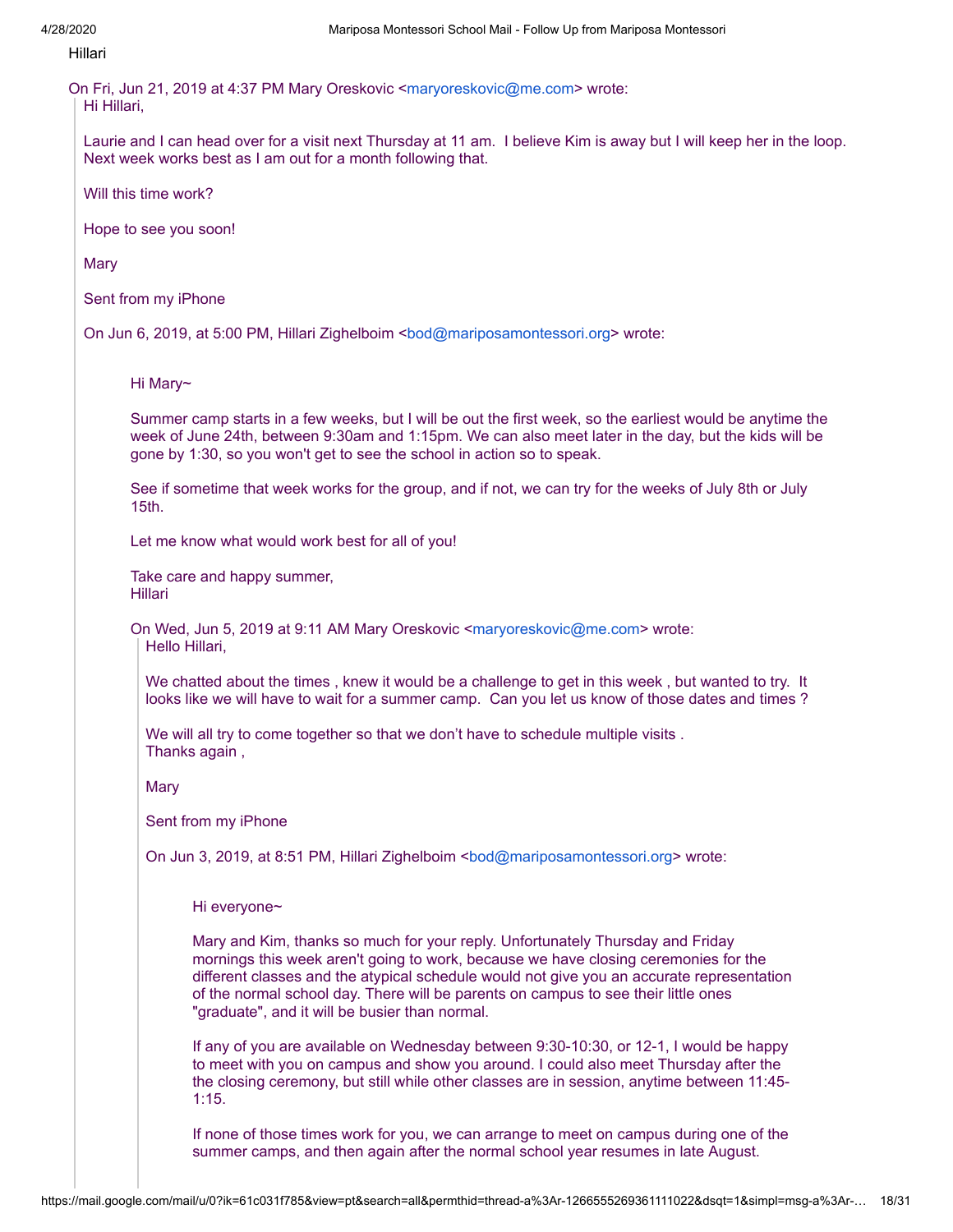I look forward to having the chance to meet with each of you.

Take care, Hillari

On Mon, Jun 3, 2019 at 9:15 AM Mary Oreskovic [<maryoreskovic@me.com](mailto:maryoreskovic@me.com)> wrote: Hello Hillari,

Thank you for reaching out . We would love to meet up . Being the last week if school I thought it might be a good idea for us to do a tour of the school while the kids are in session. I think it's important that we see what a day in the life of a Montessori child looks like . I myself have a good idea since my children attended, though I'd like to any updates . I think Laurie and Kim would benefit as well. I've copied Kim Thorton in this email chain.

My schedule is tight as it's the last week of school and I have a 5th grader graduating, so lots of celebrations. I am available between 9-10:00 on Thursday . If that doesn't work, I could squeeze a short visit in early Friday. Perhaps Laurie and Kim have some more flexibility. Please let us know Kim and Laurie.

We do want to include our other neighbors in the conversation and I will send communications to them shortly.

Thank you and hope to see you soon.

Warmly,

Mary

Sent from my iPhone

--

On Jun 1, 2019, at 6:30 PM, Hillari Zighelboim <br/>bod@mariposamontessori.org> wrote:

Hi Laurie, Bob, & Mary~

I wanted to reach out to the three of you as a follow up to the Planning Commision meeting on May 22nd and reiterate the commitment that Mariposa has to a harmonious and neighborly relationship with you. I can honestly say that it was a pleasure to meet you in person after the meeting, shake your hands, and begin what I am confident will be an ongoing, open line of communication between all of us.

Although we plan on reaching out to other neighbors as well, I haven't had the opportunity to meet all of them in person, and so it just made sense to start with you to plan a follow up meeting. Laurie, you had mentioned being open to having us over to your house to discuss everything in person, and I am happy to do that at your convenience. This is the last week of school, and always a busy one, but I am around most of the summer if you would like to schedule something at your convenience.

I look forward to hearing from you, Hillari

Hillari Zighelboim President, Board of Directors Mariposa Montessori Preschool 16548 Ferris Avenue Los Gatos, CA 95032

[www.mariposamontessori.org](http://www.mariposamontessori.org/) 408.356.8816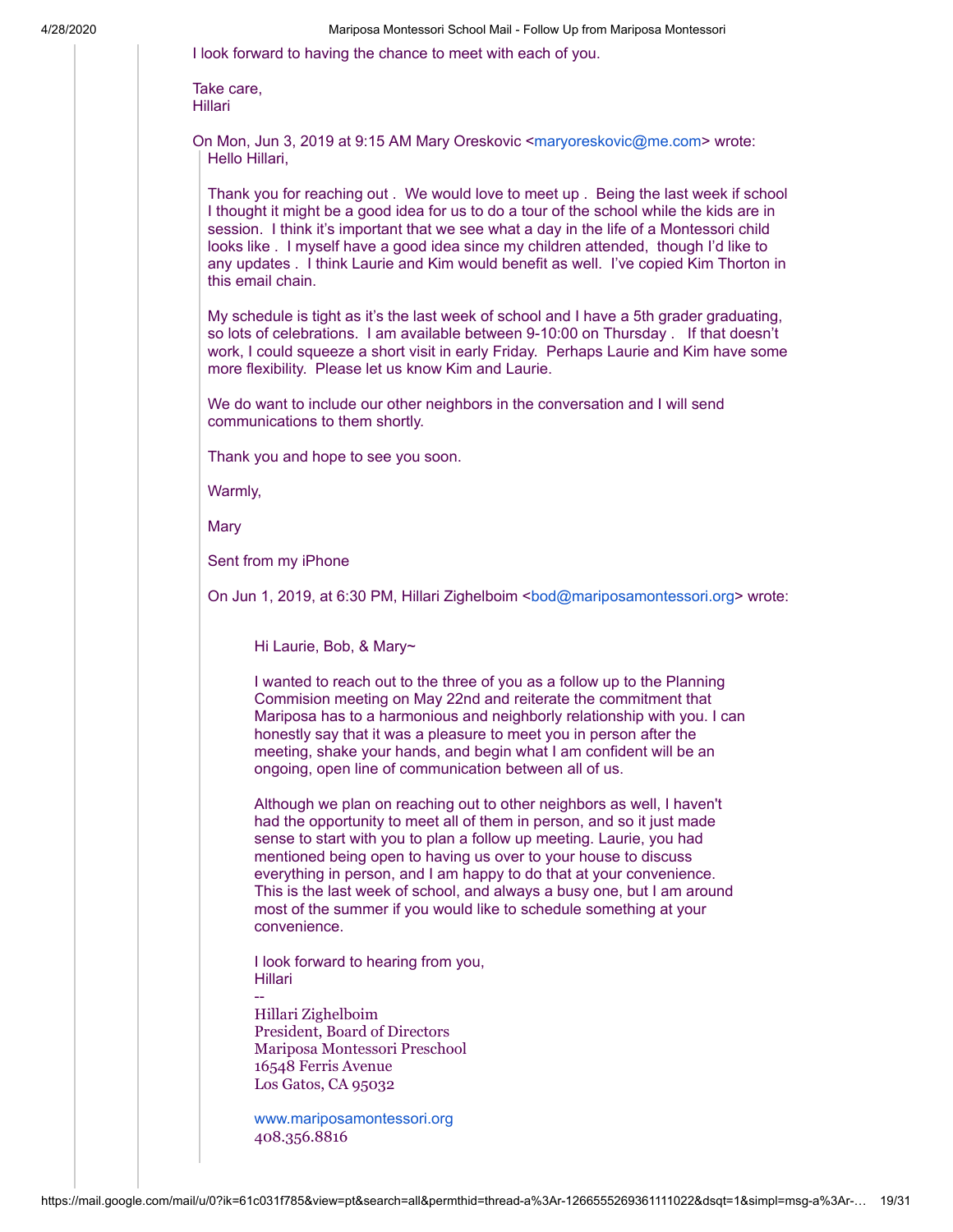-- Hillari Zighelboim President, Board of Directors Mariposa Montessori Preschool 16548 Ferris Avenue Los Gatos, CA 95032

[www.mariposamontessori.org](http://www.mariposamontessori.org/) 408.356.8816

-- Hillari Zighelboim President, Board of Directors Mariposa Montessori Preschool 16548 Ferris Avenue Los Gatos, CA 95032

[www.mariposamontessori.org](http://www.mariposamontessori.org/) 408.356.8816

Hillari Zighelboim President, Board of Directors Mariposa Montessori Preschool 16548 Ferris Avenue Los Gatos, CA 95032

--

[www.mariposamontessori.org](http://www.mariposamontessori.org/) 408.356.8816

**Mary Oreskovic** <maryoreskovic@me.com> Mon, Jun 24, 2019 at 2:24 PM To: Hillari Zighelboim <bod@mariposamontessori.org>

The time still works . Laurie and Kim will join!

Thank you and see you then! Mary

On Jun 24, 2019, at 2:12 PM, Hillari Zighelboim <br/>bod@mariposamontessori.org> wrote:

Hi Mary~

Sorry for my delayed response! I was out of town with my family last week, and I am just catching up.

Thank you for following up on this. This Thursday at 11am will work great, if it still works for you and Laurie. If you prefer to communicate via phone, my cell is (415) 531-2859.

I will look forward to seeing you both then.

Take care, Hillari

On Fri, Jun 21, 2019 at 4:37 PM Mary Oreskovic <[maryoreskovic@me.com>](mailto:maryoreskovic@me.com) wrote: Hi Hillari,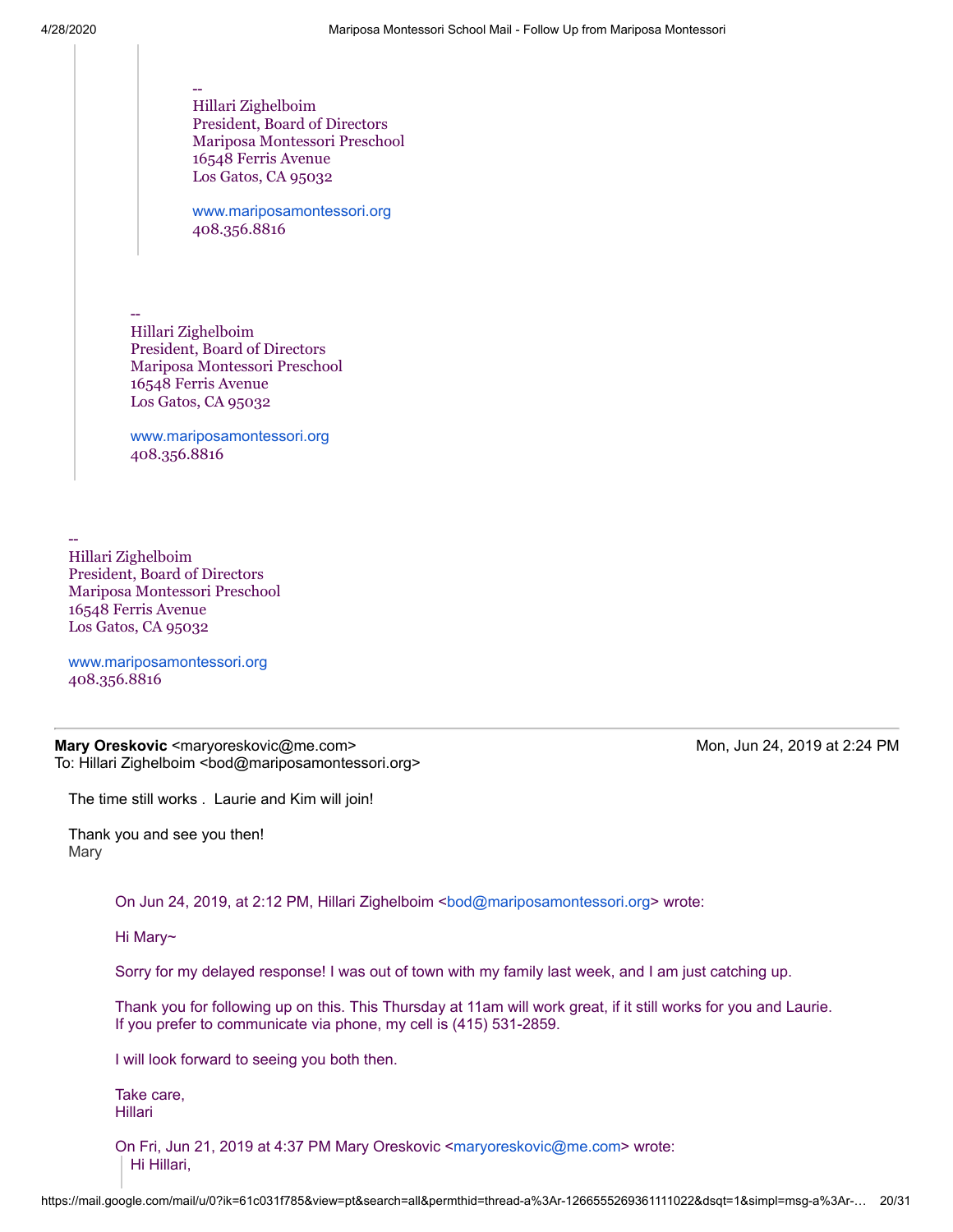Laurie and I can head over for a visit next Thursday at 11 am. I believe Kim is away but I will keep her in the loop. Next week works best as I am out for a month following that.

Will this time work?

Hope to see you soon!

**Mary** 

Sent from my iPhone

On Jun 6, 2019, at 5:00 PM, Hillari Zighelboim <[bod@mariposamontessori.org>](mailto:bod@mariposamontessori.org) wrote:

Hi Mary~

Summer camp starts in a few weeks, but I will be out the first week, so the earliest would be anytime the week of June 24th, between 9:30am and 1:15pm. We can also meet later in the day, but the kids will be gone by 1:30, so you won't get to see the school in action so to speak.

See if sometime that week works for the group, and if not, we can try for the weeks of July 8th or July 15th.

Let me know what would work best for all of you!

Take care and happy summer, Hillari

On Wed, Jun 5, 2019 at 9:11 AM Mary Oreskovic <[maryoreskovic@me.com>](mailto:maryoreskovic@me.com) wrote: Hello Hillari,

We chatted about the times , knew it would be a challenge to get in this week , but wanted to try. It looks like we will have to wait for a summer camp. Can you let us know of those dates and times ?

We will all try to come together so that we don't have to schedule multiple visits . Thanks again ,

**Mary** 

Sent from my iPhone

On Jun 3, 2019, at 8:51 PM, Hillari Zighelboim [<bod@mariposamontessori.org](mailto:bod@mariposamontessori.org)> wrote:

Hi everyone~

Mary and Kim, thanks so much for your reply. Unfortunately Thursday and Friday mornings this week aren't going to work, because we have closing ceremonies for the different classes and the atypical schedule would not give you an accurate representation of the normal school day. There will be parents on campus to see their little ones "graduate", and it will be busier than normal.

If any of you are available on Wednesday between 9:30-10:30, or 12-1, I would be happy to meet with you on campus and show you around. I could also meet Thursday after the the closing ceremony, but still while other classes are in session, anytime between 11:45-1:15.

If none of those times work for you, we can arrange to meet on campus during one of the summer camps, and then again after the normal school year resumes in late August.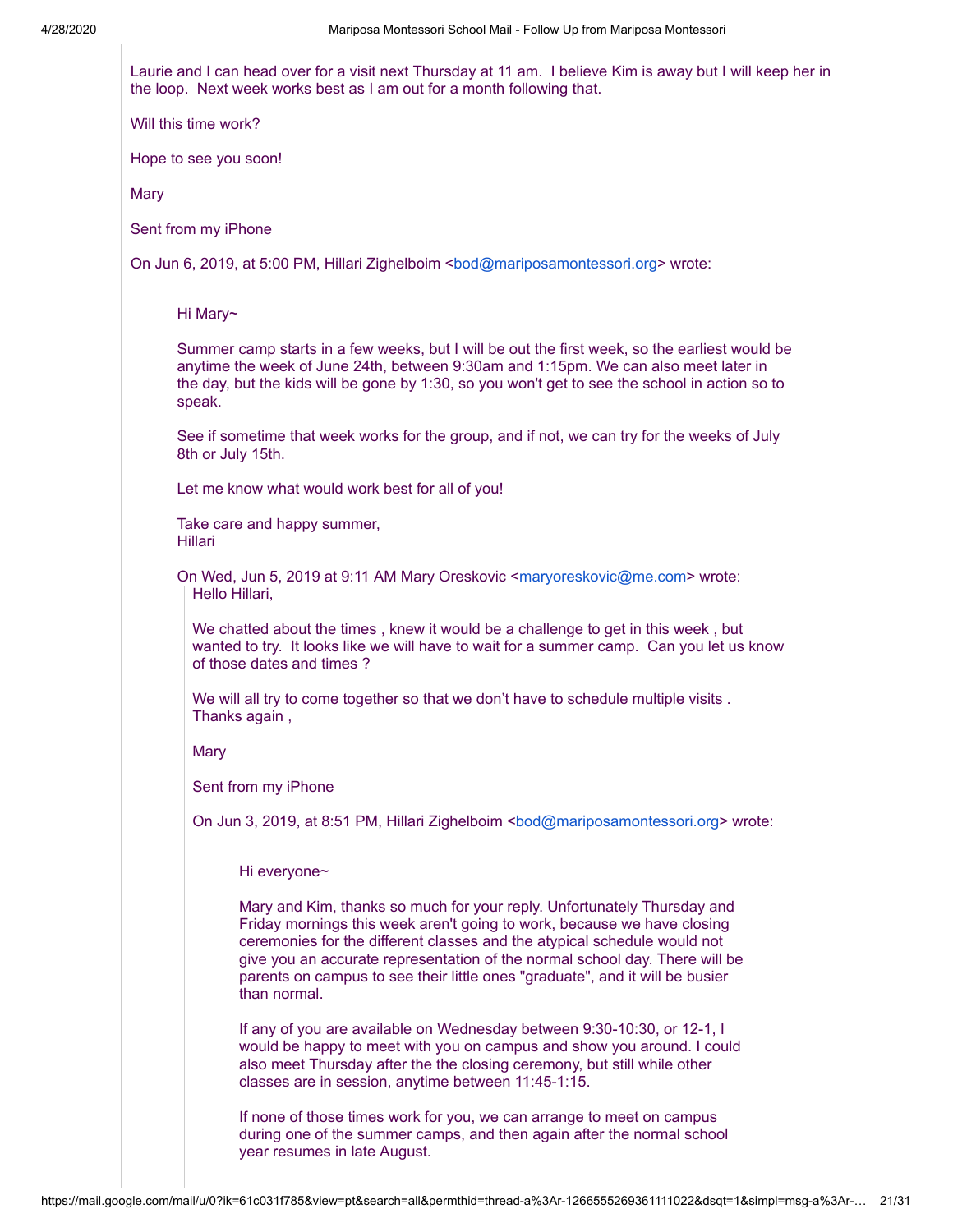I look forward to having the chance to meet with each of you.

Take care, Hillari

On Mon, Jun 3, 2019 at 9:15 AM Mary Oreskovic [<maryoreskovic@me.com>](mailto:maryoreskovic@me.com) wrote: Hello Hillari,

Thank you for reaching out . We would love to meet up . Being the last week if school I thought it might be a good idea for us to do a tour of the school while the kids are in session. I think it's important that we see what a day in the life of a Montessori child looks like . I myself have a good idea since my children attended, though I'd like to any updates . I think Laurie and Kim would benefit as well. I've copied Kim Thorton in this email chain.

My schedule is tight as it's the last week of school and I have a 5th grader graduating, so lots of celebrations. I am available between 9- 10:00 on Thursday . If that doesn't work, I could squeeze a short visit in early Friday. Perhaps Laurie and Kim have some more flexibility. Please let us know Kim and Laurie.

We do want to include our other neighbors in the conversation and I will send communications to them shortly.

Thank you and hope to see you soon.

Warmly,

**Mary** 

Sent from my iPhone

On Jun 1, 2019, at 6:30 PM, Hillari Zighelboim [<bod@mariposamontessori.org>](mailto:bod@mariposamontessori.org) wrote:

Hi Laurie, Bob, & Mary~

I wanted to reach out to the three of you as a follow up to the Planning Commision meeting on May 22nd and reiterate the commitment that Mariposa has to a harmonious and neighborly relationship with you. I can honestly say that it was a pleasure to meet you in person after the meeting, shake your hands, and begin what I am confident will be an ongoing, open line of communication between all of us.

Although we plan on reaching out to other neighbors as well, I haven't had the opportunity to meet all of them in person, and so it just made sense to start with you to plan a follow up meeting. Laurie, you had mentioned being open to having us over to your house to discuss everything in person, and I am happy to do that at your convenience. This is the last week of school, and always a busy one, but I am around most of the summer if you would like to schedule something at your convenience.

I look forward to hearing from you, Hillari

-- Hillari Zighelboim President, Board of Directors Mariposa Montessori Preschool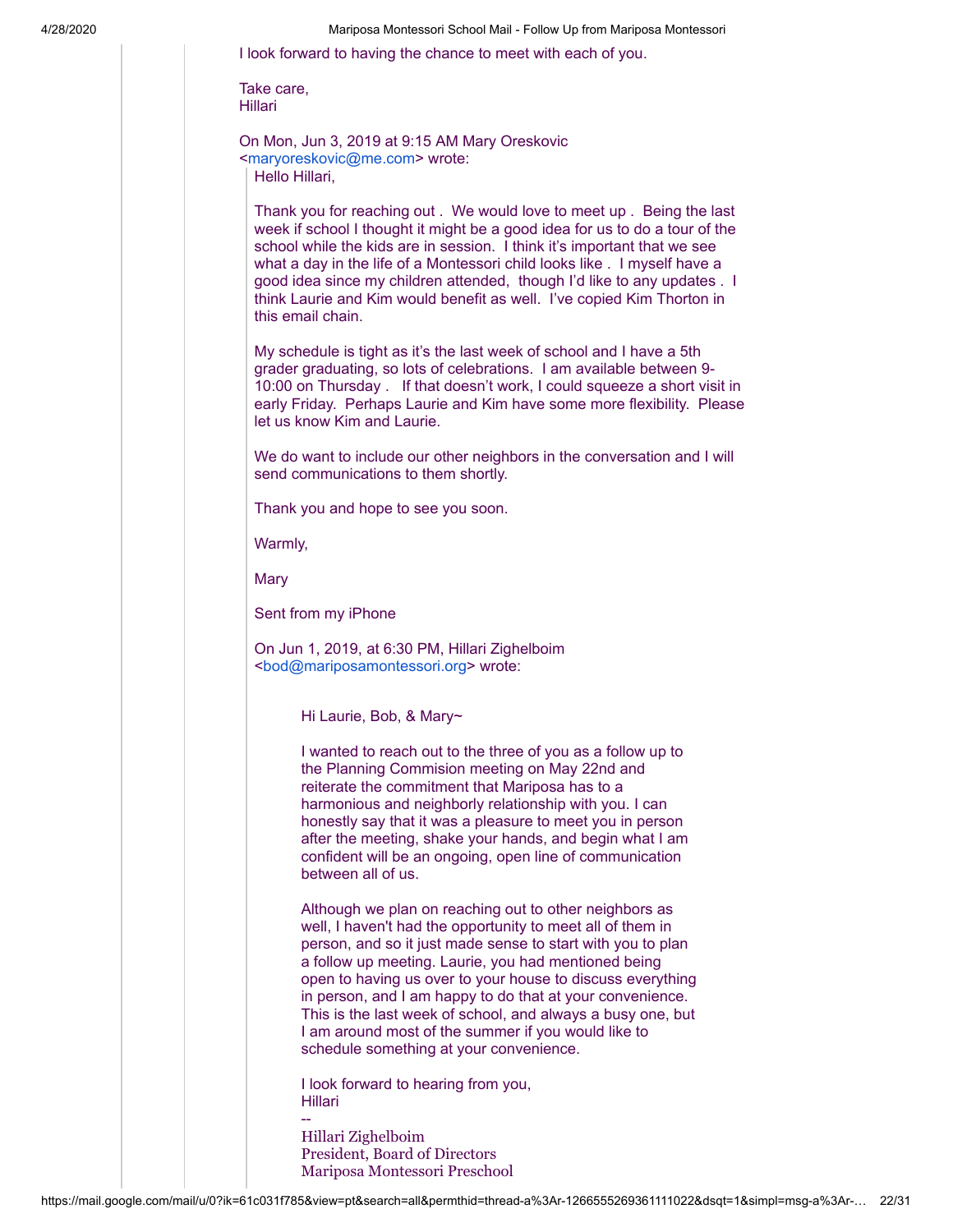4/28/2020 Mariposa Montessori School Mail - Follow Up from Mariposa Montessori [16548 Ferris Avenue](https://www.google.com/maps/search/16548+Ferris+Avenue+Los+Gatos,+CA+95032?entry=gmail&source=g) [Los Gatos, CA 95032](https://www.google.com/maps/search/16548+Ferris+Avenue+Los+Gatos,+CA+95032?entry=gmail&source=g) [www.mariposamontessori.org](http://www.mariposamontessori.org/) 408.356.8816 -- Hillari Zighelboim President, Board of Directors Mariposa Montessori Preschool [16548 Ferris Avenue](https://www.google.com/maps/search/16548+Ferris+Avenue+Los+Gatos,+CA+95032?entry=gmail&source=g) [Los Gatos, CA 95032](https://www.google.com/maps/search/16548+Ferris+Avenue+Los+Gatos,+CA+95032?entry=gmail&source=g) [www.mariposamontessori.org](http://www.mariposamontessori.org/) 408.356.8816 -- Hillari Zighelboim President, Board of Directors Mariposa Montessori Preschool [16548 Ferris Avenue](https://www.google.com/maps/search/16548+Ferris+Avenue+Los+Gatos,+CA+95032?entry=gmail&source=g) [Los Gatos, CA 95032](https://www.google.com/maps/search/16548+Ferris+Avenue+Los+Gatos,+CA+95032?entry=gmail&source=g) [www.mariposamontessori.org](http://www.mariposamontessori.org/) 408.356.8816

> -- Hillari Zighelboim President, Board of Directors Mariposa Montessori Preschool [16548 Ferris Avenue](https://www.google.com/maps/search/16548+Ferris+Avenue+Los+Gatos,+CA+95032?entry=gmail&source=g) [Los Gatos, CA 95032](https://www.google.com/maps/search/16548+Ferris+Avenue+Los+Gatos,+CA+95032?entry=gmail&source=g)

[www.mariposamontessori.org](http://www.mariposamontessori.org/) 408.356.8816

**Hillari Zighelboim <bod@mariposamontessori.org> Monumedia American Monumedia 24, 2019 at 4:07 PM** To: Mary Oreskovic <maryoreskovic@me.com>

Great, thanks! See you all then.

On Mon, Jun 24, 2019 at 2:24 PM Mary Oreskovic <[maryoreskovic@me.com](mailto:maryoreskovic@me.com)> wrote: The time still works . Laurie and Kim will join!

Thank you and see you then! Mary

On Jun 24, 2019, at 2:12 PM, Hillari Zighelboim <br/>[bod@mariposamontessori.org>](mailto:bod@mariposamontessori.org) wrote:

Hi Mary~

Sorry for my delayed response! I was out of town with my family last week, and I am just catching up.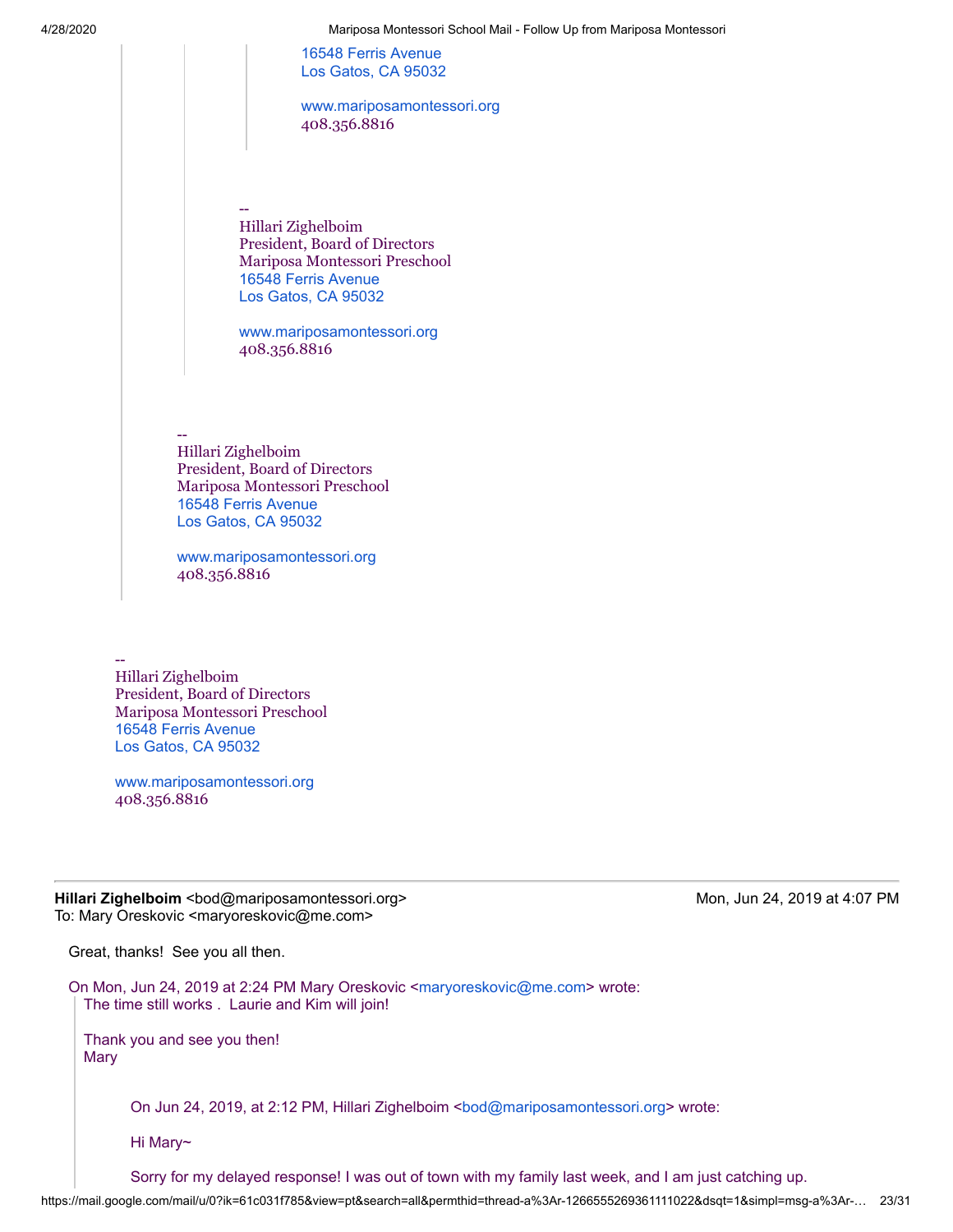Thank you for following up on this. This Thursday at 11am will work great, if it still works for you and Laurie. If you prefer to communicate via phone, my cell is (415) 531-2859.

I will look forward to seeing you both then.

Take care, Hillari

On Fri, Jun 21, 2019 at 4:37 PM Mary Oreskovic [<maryoreskovic@me.com](mailto:maryoreskovic@me.com)> wrote: Hi Hillari,

Laurie and I can head over for a visit next Thursday at 11 am. I believe Kim is away but I will keep her in the loop. Next week works best as I am out for a month following that.

Will this time work?

Hope to see you soon!

**Mary** 

Sent from my iPhone

On Jun 6, 2019, at 5:00 PM, Hillari Zighelboim <br/>bod@mariposamontessori.org> wrote:

Hi Mary~

Summer camp starts in a few weeks, but I will be out the first week, so the earliest would be anytime the week of June 24th, between 9:30am and 1:15pm. We can also meet later in the day, but the kids will be gone by 1:30, so you won't get to see the school in action so to speak.

See if sometime that week works for the group, and if not, we can try for the weeks of July 8th or July 15th.

Let me know what would work best for all of you!

Take care and happy summer, Hillari

On Wed, Jun 5, 2019 at 9:11 AM Mary Oreskovic [<maryoreskovic@me.com](mailto:maryoreskovic@me.com)> wrote: Hello Hillari,

We chatted about the times , knew it would be a challenge to get in this week , but wanted to try. It looks like we will have to wait for a summer camp. Can you let us know of those dates and times ?

We will all try to come together so that we don't have to schedule multiple visits . Thanks again ,

Mary

Sent from my iPhone

On Jun 3, 2019, at 8:51 PM, Hillari Zighelboim <br/>bod@mariposamontessori.org> wrote:

Hi everyone~

Mary and Kim, thanks so much for your reply. Unfortunately Thursday and Friday mornings this week aren't going to work, because we have closing ceremonies for the different classes and the atypical schedule would not give you an accurate representation of the normal school day.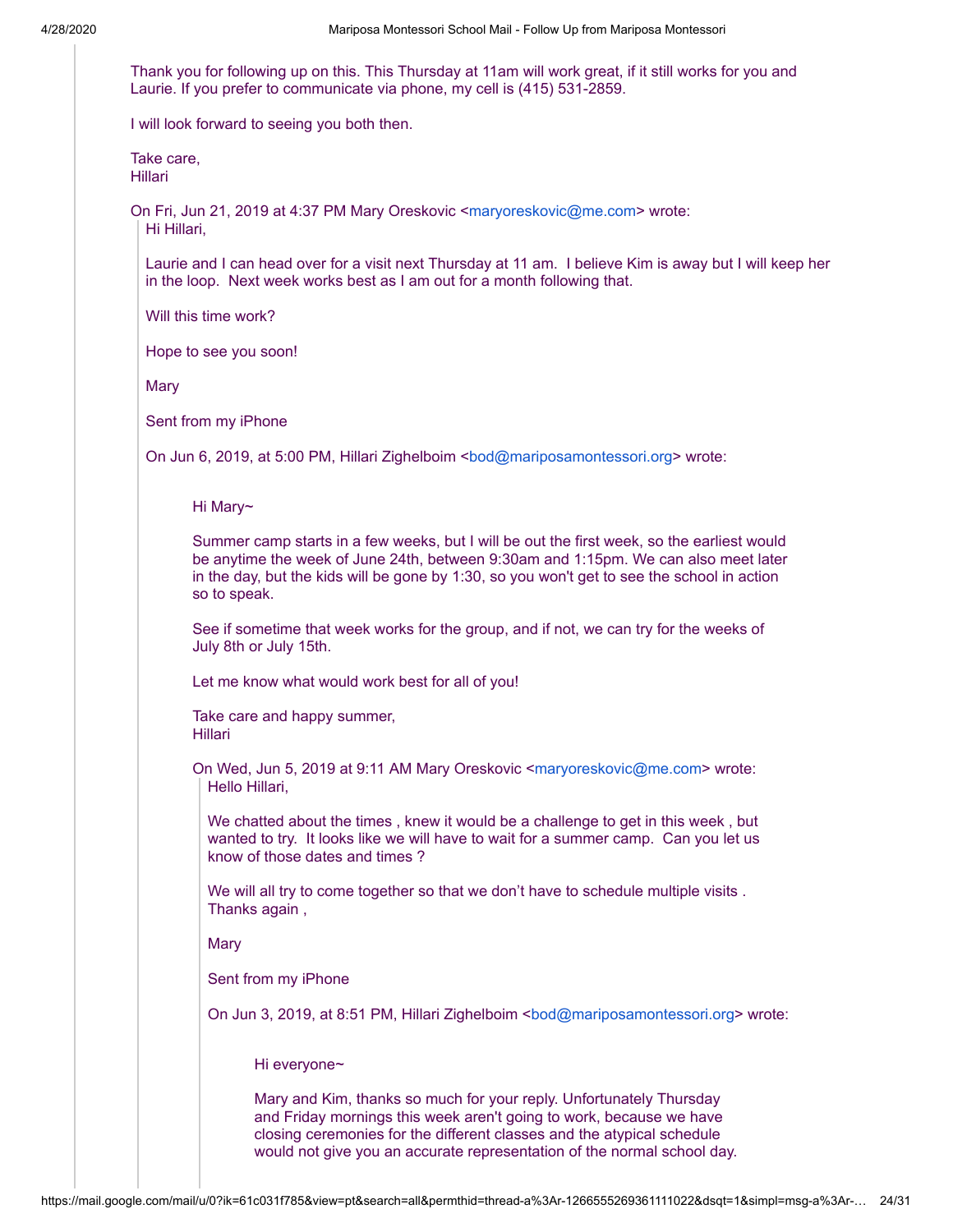There will be parents on campus to see their little ones "graduate", and it will be busier than normal.

If any of you are available on Wednesday between 9:30-10:30, or 12-1, I would be happy to meet with you on campus and show you around. I could also meet Thursday after the the closing ceremony, but still while other classes are in session, anytime between 11:45-1:15.

If none of those times work for you, we can arrange to meet on campus during one of the summer camps, and then again after the normal school year resumes in late August.

I look forward to having the chance to meet with each of you.

Take care, Hillari

On Mon, Jun 3, 2019 at 9:15 AM Mary Oreskovic [<maryoreskovic@me.com](mailto:maryoreskovic@me.com)> wrote:

Hello Hillari,

Thank you for reaching out . We would love to meet up . Being the last week if school I thought it might be a good idea for us to do a tour of the school while the kids are in session. I think it's important that we see what a day in the life of a Montessori child looks like . I myself have a good idea since my children attended, though I'd like to any updates . I think Laurie and Kim would benefit as well. I've copied Kim Thorton in this email chain.

My schedule is tight as it's the last week of school and I have a 5th grader graduating, so lots of celebrations. I am available between 9- 10:00 on Thursday . If that doesn't work, I could squeeze a short visit in early Friday. Perhaps Laurie and Kim have some more flexibility. Please let us know Kim and Laurie.

We do want to include our other neighbors in the conversation and I will send communications to them shortly.

Thank you and hope to see you soon.

Warmly,

**Mary** 

Sent from my iPhone

On Jun 1, 2019, at 6:30 PM, Hillari Zighelboim [<bod@mariposamontessori.org>](mailto:bod@mariposamontessori.org) wrote:

Hi Laurie, Bob, & Mary~

I wanted to reach out to the three of you as a follow up to the Planning Commision meeting on May 22nd and reiterate the commitment that Mariposa has to a harmonious and neighborly relationship with you. I can honestly say that it was a pleasure to meet you in person after the meeting, shake your hands, and begin what I am confident will be an ongoing, open line of communication between all of us.

Although we plan on reaching out to other neighbors as well, I haven't had the opportunity to meet all of them in person, and so it just made sense to start with you to plan a follow up meeting. Laurie, you had mentioned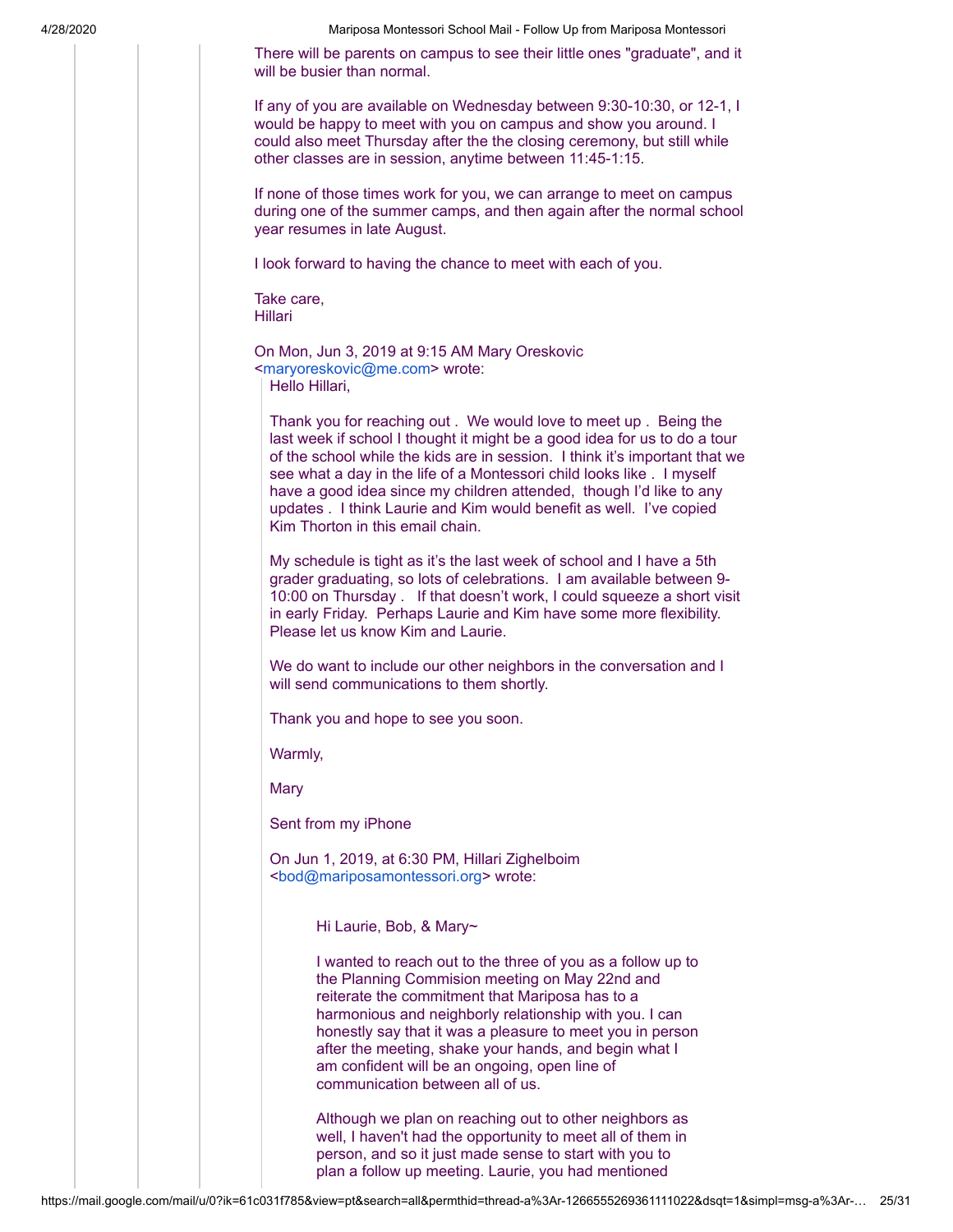being open to having us over to your house to discuss everything in person, and I am happy to do that at your convenience. This is the last week of school, and always a busy one, but I am around most of the summer if you would like to schedule something at your convenience.

I look forward to hearing from you, Hillari

-- Hillari Zighelboim President, Board of Directors Mariposa Montessori Preschool 16548 Ferris Avenue Los Gatos, CA 95032

[www.mariposamontessori.org](http://www.mariposamontessori.org/) 408.356.8816

-- Hillari Zighelboim President, Board of Directors Mariposa Montessori Preschool 16548 Ferris Avenue Los Gatos, CA 95032

[www.mariposamontessori.org](http://www.mariposamontessori.org/) 408.356.8816

## --

Hillari Zighelboim President, Board of Directors Mariposa Montessori Preschool 16548 Ferris Avenue Los Gatos, CA 95032

[www.mariposamontessori.org](http://www.mariposamontessori.org/) 408.356.8816

-- Hillari Zighelboim President, Board of Directors Mariposa Montessori Preschool 16548 Ferris Avenue Los Gatos, CA 95032

[www.mariposamontessori.org](http://www.mariposamontessori.org/) 408.356.8816

-- Hillari Zighelboim President, Board of Directors Mariposa Montessori Preschool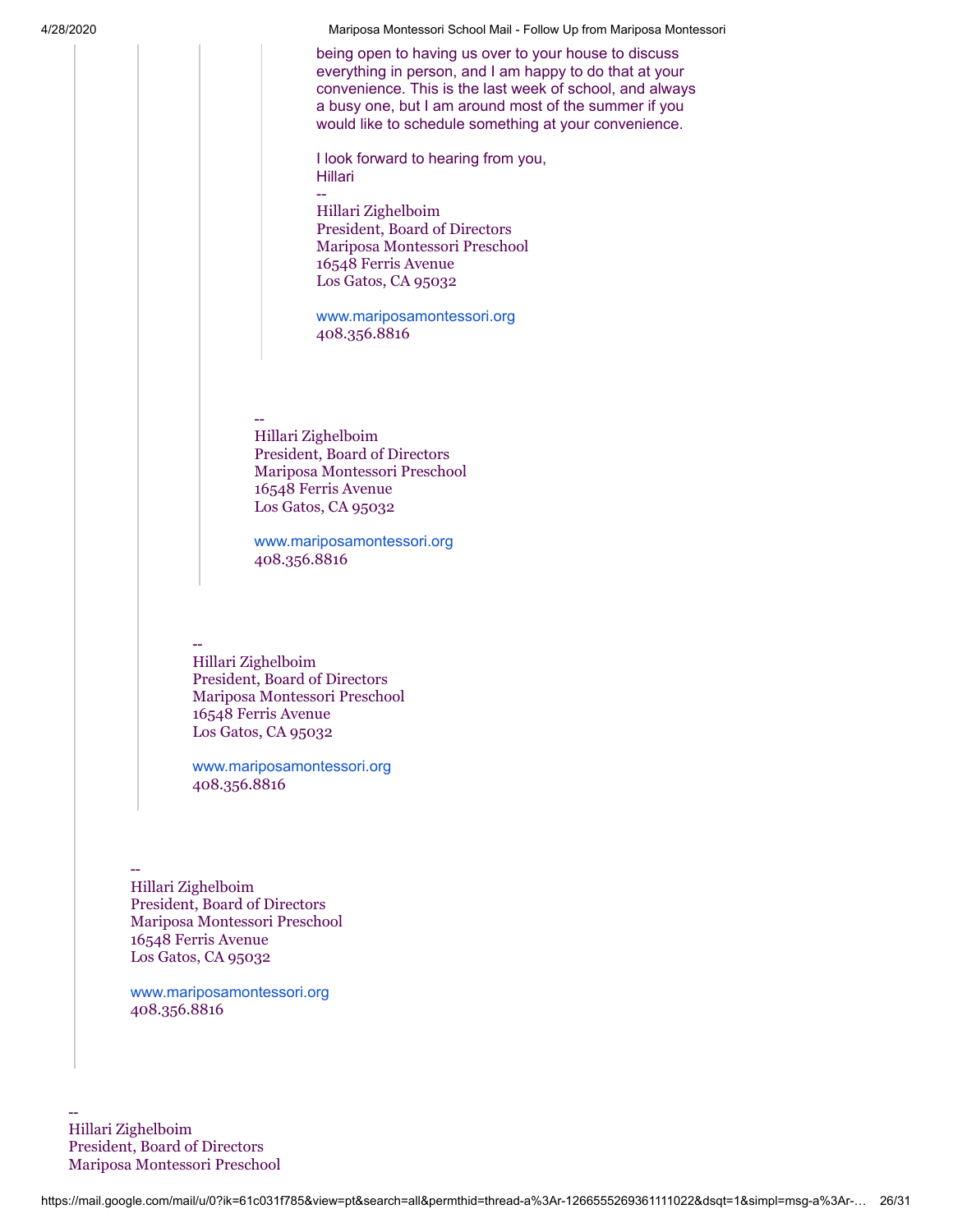16548 Ferris Avenue Los Gatos, CA 95032

[www.mariposamontessori.org](http://www.mariposamontessori.org/) 408.356.8816

**Mary Oreskovic** <maryoreskovic@me.com> Thu, Jun 27, 2019 at 10:08 AM To: Hillari Zighelboim <bod@mariposamontessori.org>

Hi Hillari !

We will see You shortly !

I will bring Laurie and Kim will join us a little later (11:30). We are hoping to wrap up by 11:50 to meet some other obligations .

My goal is to help Laurie understand the nature of Montessori's philosophy and the calm environment . She is a long time resident and due to the history of the events that occurred in the past I think there is some residual emotions . She is connected to all the long time residents so I would love to make a very positive impression for her .

I hope this makes sense!

See you soon!

Mary

Sent from my iPhone

On Jun 24, 2019, at 4:07 PM, Hillari Zighelboim <br/>bod@mariposamontessori.org> wrote:

Great, thanks! See you all then.

On Mon, Jun 24, 2019 at 2:24 PM Mary Oreskovic <[maryoreskovic@me.com](mailto:maryoreskovic@me.com)> wrote: The time still works . Laurie and Kim will join!

Thank you and see you then! Mary

On Jun 24, 2019, at 2:12 PM, Hillari Zighelboim <br/>[bod@mariposamontessori.org>](mailto:bod@mariposamontessori.org) wrote:

Hi Mary~

Sorry for my delayed response! I was out of town with my family last week, and I am just catching up.

Thank you for following up on this. This Thursday at 11am will work great, if it still works for you and Laurie. If you prefer to communicate via phone, my cell is (415) 531-2859.

I will look forward to seeing you both then.

Take care, Hillari

On Fri, Jun 21, 2019 at 4:37 PM Mary Oreskovic [<maryoreskovic@me.com](mailto:maryoreskovic@me.com)> wrote: Hi Hillari,

Laurie and I can head over for a visit next Thursday at 11 am. I believe Kim is away but I will keep her in the loop. Next week works best as I am out for a month following that.

Will this time work?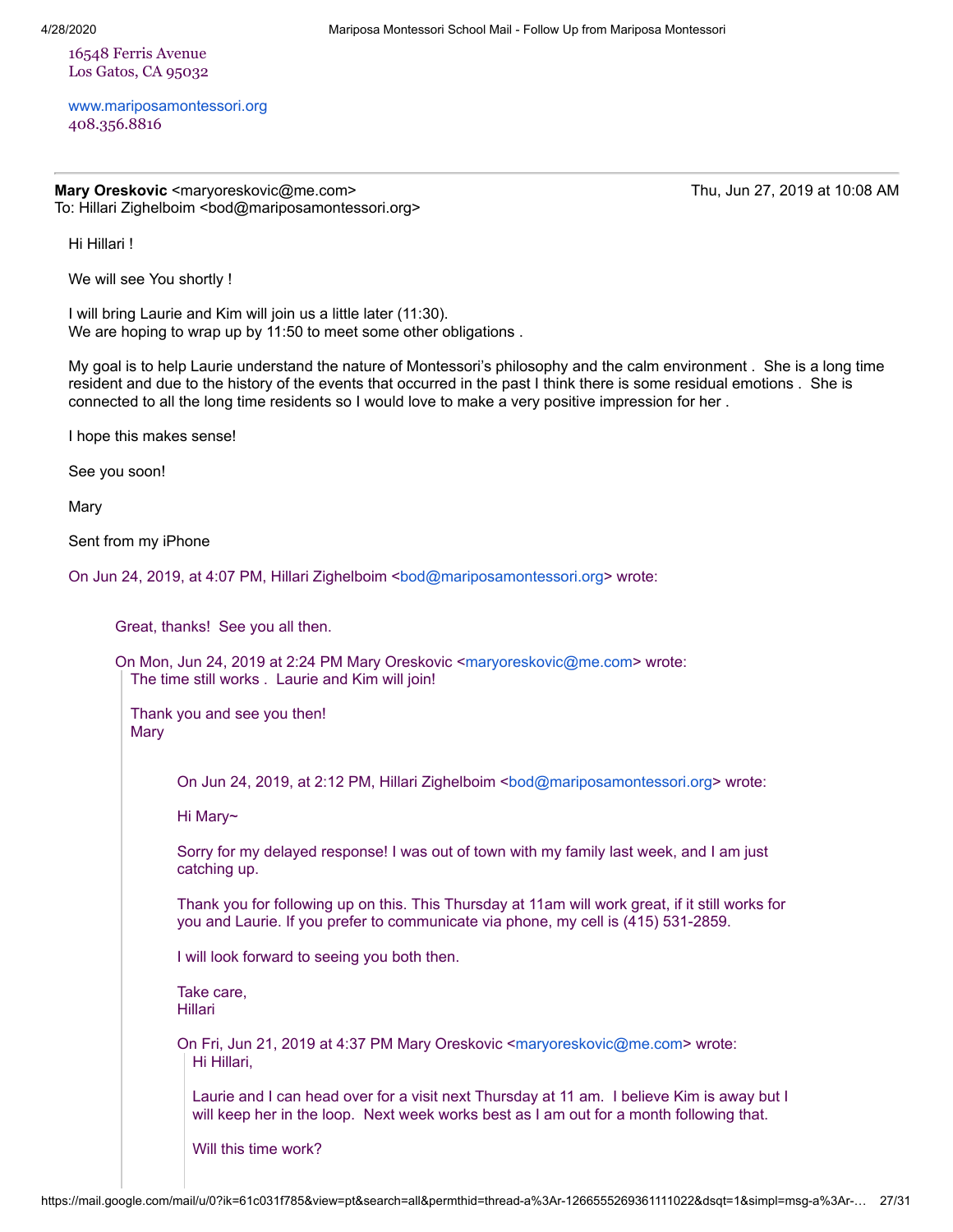| Hope to see you soon!                                                                                                                                                                                                                                                                                                                                                                                            |
|------------------------------------------------------------------------------------------------------------------------------------------------------------------------------------------------------------------------------------------------------------------------------------------------------------------------------------------------------------------------------------------------------------------|
| Mary                                                                                                                                                                                                                                                                                                                                                                                                             |
| Sent from my iPhone                                                                                                                                                                                                                                                                                                                                                                                              |
| On Jun 6, 2019, at 5:00 PM, Hillari Zighelboim <bod@mariposamontessori.org> wrote:</bod@mariposamontessori.org>                                                                                                                                                                                                                                                                                                  |
| Hi Mary~                                                                                                                                                                                                                                                                                                                                                                                                         |
| Summer camp starts in a few weeks, but I will be out the first week, so the<br>earliest would be anytime the week of June 24th, between 9:30am and<br>1:15pm. We can also meet later in the day, but the kids will be gone by<br>1:30, so you won't get to see the school in action so to speak.                                                                                                                 |
| See if sometime that week works for the group, and if not, we can try for<br>the weeks of July 8th or July 15th.                                                                                                                                                                                                                                                                                                 |
| Let me know what would work best for all of you!                                                                                                                                                                                                                                                                                                                                                                 |
| Take care and happy summer,<br><b>Hillari</b>                                                                                                                                                                                                                                                                                                                                                                    |
| On Wed, Jun 5, 2019 at 9:11 AM Mary Oreskovic<br><maryoreskovic@me.com> wrote:<br/>Hello Hillari,</maryoreskovic@me.com>                                                                                                                                                                                                                                                                                         |
| We chatted about the times, knew it would be a challenge to get in this<br>week, but wanted to try. It looks like we will have to wait for a summer<br>camp. Can you let us know of those dates and times?                                                                                                                                                                                                       |
| We will all try to come together so that we don't have to schedule<br>multiple visits.<br>Thanks again,                                                                                                                                                                                                                                                                                                          |
| Mary                                                                                                                                                                                                                                                                                                                                                                                                             |
| Sent from my iPhone                                                                                                                                                                                                                                                                                                                                                                                              |
| On Jun 3, 2019, at 8:51 PM, Hillari Zighelboim<br><bod@mariposamontessori.org> wrote:</bod@mariposamontessori.org>                                                                                                                                                                                                                                                                                               |
| Hi everyone~                                                                                                                                                                                                                                                                                                                                                                                                     |
| Mary and Kim, thanks so much for your reply.<br>Unfortunately Thursday and Friday mornings this week<br>aren't going to work, because we have closing ceremonies<br>for the different classes and the atypical schedule would<br>not give you an accurate representation of the normal<br>school day. There will be parents on campus to see their<br>little ones "graduate", and it will be busier than normal. |
| If any of you are available on Wednesday between 9:30-<br>10:30, or 12-1, I would be happy to meet with you on<br>campus and show you around. I could also meet Thursday<br>after the the closing ceremony, but still while other classes<br>are in session, anytime between 11:45-1:15.                                                                                                                         |
| If none of those times work for you, we can arrange to<br>meet on campus during one of the summer camps, and<br>then again after the normal school year resumes in late                                                                                                                                                                                                                                          |

August.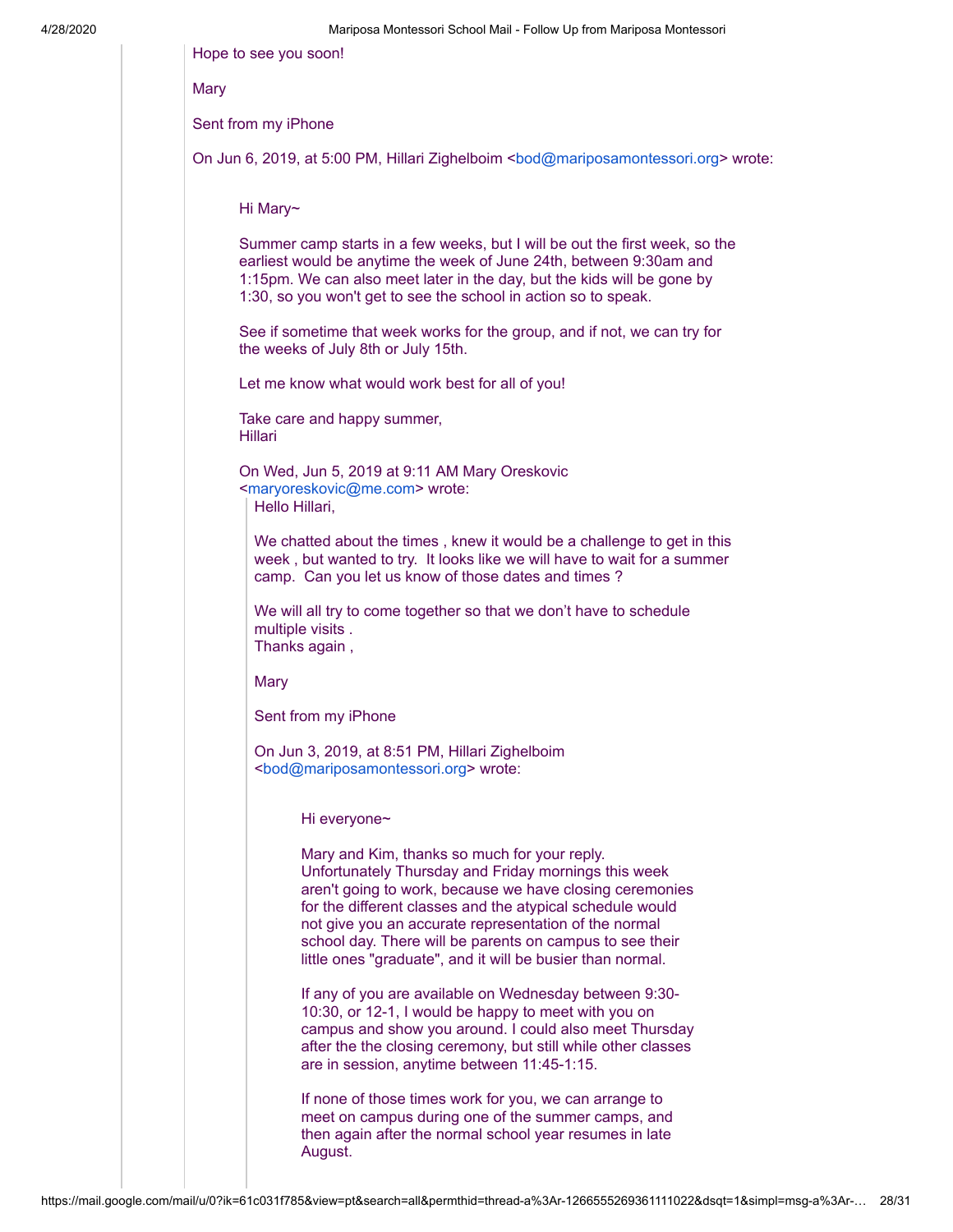I look forward to having the chance to meet with each of you.

Take care, Hillari

On Mon, Jun 3, 2019 at 9:15 AM Mary Oreskovic [<maryoreskovic@me.com](mailto:maryoreskovic@me.com)> wrote: Hello Hillari,

Thank you for reaching out . We would love to meet up . Being the last week if school I thought it might be a good idea for us to do a tour of the school while the kids are in session. I think it's important that we see what a day in the life of a Montessori child looks like . I myself have a good idea since my children attended, though I'd like to any updates . I think Laurie and Kim would benefit as well. I've copied Kim Thorton in this email chain.

My schedule is tight as it's the last week of school and I have a 5th grader graduating, so lots of celebrations. I am available between 9-10:00 on Thursday . If that doesn't work, I could squeeze a short visit in early Friday. Perhaps Laurie and Kim have some more flexibility. Please let us know Kim and Laurie.

We do want to include our other neighbors in the conversation and I will send communications to them shortly.

Thank you and hope to see you soon.

Warmly,

**Mary** 

Sent from my iPhone

On Jun 1, 2019, at 6:30 PM, Hillari Zighelboim [<bod@mariposamontessori.org>](mailto:bod@mariposamontessori.org) wrote:

Hi Laurie, Bob, & Mary~

I wanted to reach out to the three of you as a follow up to the Planning Commision meeting on May 22nd and reiterate the commitment that Mariposa has to a harmonious and neighborly relationship with you. I can honestly say that it was a pleasure to meet you in person after the meeting, shake your hands, and begin what I am confident will be an ongoing, open line of communication between all of us.

Although we plan on reaching out to other neighbors as well, I haven't had the opportunity to meet all of them in person, and so it just made sense to start with you to plan a follow up meeting. Laurie, you had mentioned being open to having us over to your house to discuss everything in person, and I am happy to do that at your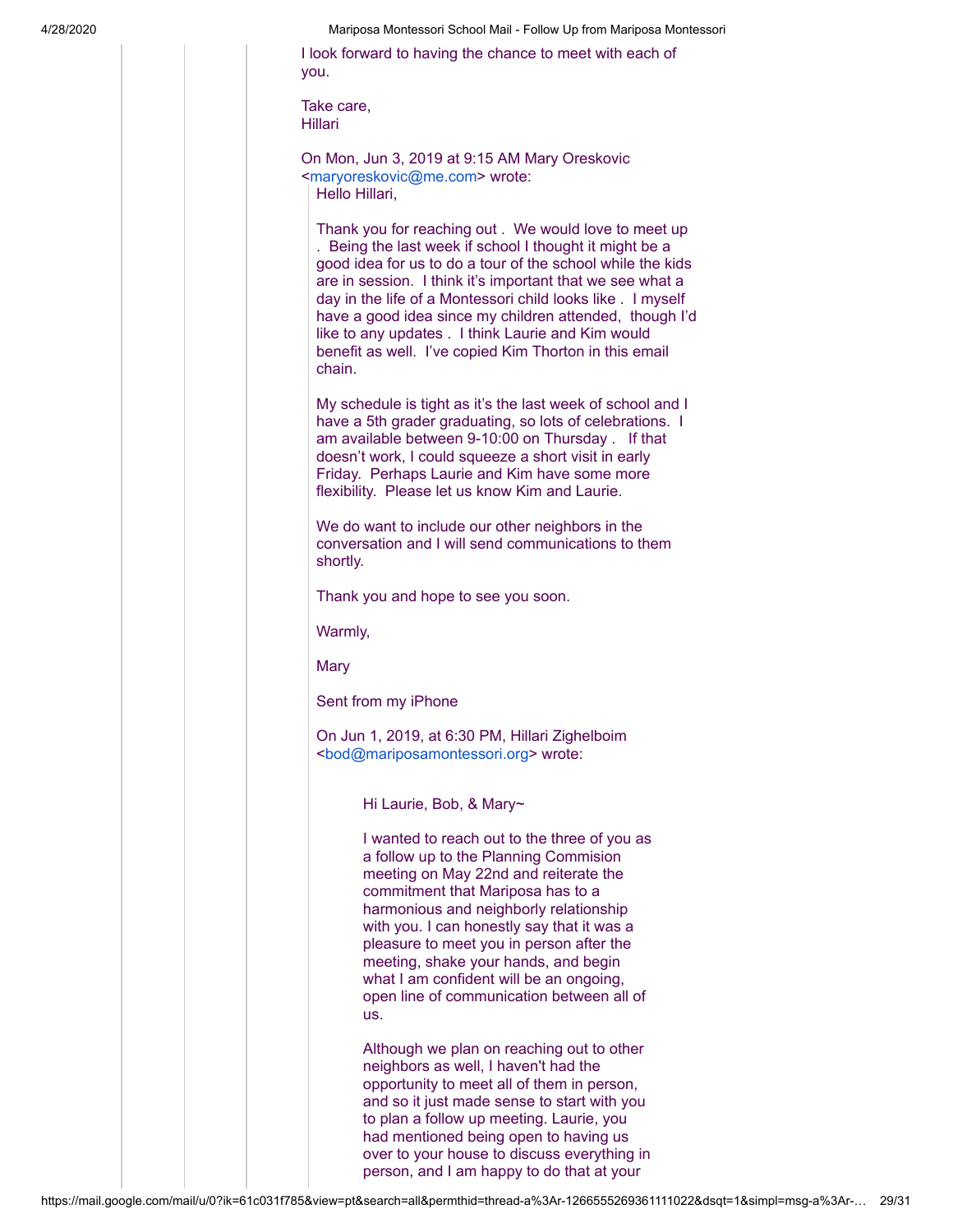convenience. This is the last week of school, and always a busy one, but I am around most of the summer if you would like to schedule something at your convenience.

I look forward to hearing from you, Hillari --

Hillari Zighelboim President, Board of Directors Mariposa Montessori Preschool [16548 Ferris Avenue](https://www.google.com/maps/search/16548+Ferris+Avenue+Los+Gatos,+CA+95032?entry=gmail&source=g) [Los Gatos, CA 95032](https://www.google.com/maps/search/16548+Ferris+Avenue+Los+Gatos,+CA+95032?entry=gmail&source=g)

[www.mariposamontessori.org](http://www.mariposamontessori.org/) 408.356.8816

-- Hillari Zighelboim President, Board of Directors Mariposa Montessori Preschool [16548 Ferris Avenue](https://www.google.com/maps/search/16548+Ferris+Avenue+Los+Gatos,+CA+95032?entry=gmail&source=g) [Los Gatos, CA 95032](https://www.google.com/maps/search/16548+Ferris+Avenue+Los+Gatos,+CA+95032?entry=gmail&source=g)

[www.mariposamontessori.org](http://www.mariposamontessori.org/) 408.356.8816

-- Hillari Zighelboim President, Board of Directors Mariposa Montessori Preschool [16548 Ferris Avenue](https://www.google.com/maps/search/16548+Ferris+Avenue+Los+Gatos,+CA+95032?entry=gmail&source=g) [Los Gatos, CA 95032](https://www.google.com/maps/search/16548+Ferris+Avenue+Los+Gatos,+CA+95032?entry=gmail&source=g)

[www.mariposamontessori.org](http://www.mariposamontessori.org/) 408.356.8816

-- Hillari Zighelboim President, Board of Directors Mariposa Montessori Preschool [16548 Ferris Avenue](https://www.google.com/maps/search/16548+Ferris+Avenue+Los+Gatos,+CA+95032?entry=gmail&source=g) [Los Gatos, CA 95032](https://www.google.com/maps/search/16548+Ferris+Avenue+Los+Gatos,+CA+95032?entry=gmail&source=g)

[www.mariposamontessori.org](http://www.mariposamontessori.org/) 408.356.8816

-- Hillari Zighelboim President, Board of Directors Mariposa Montessori Preschool